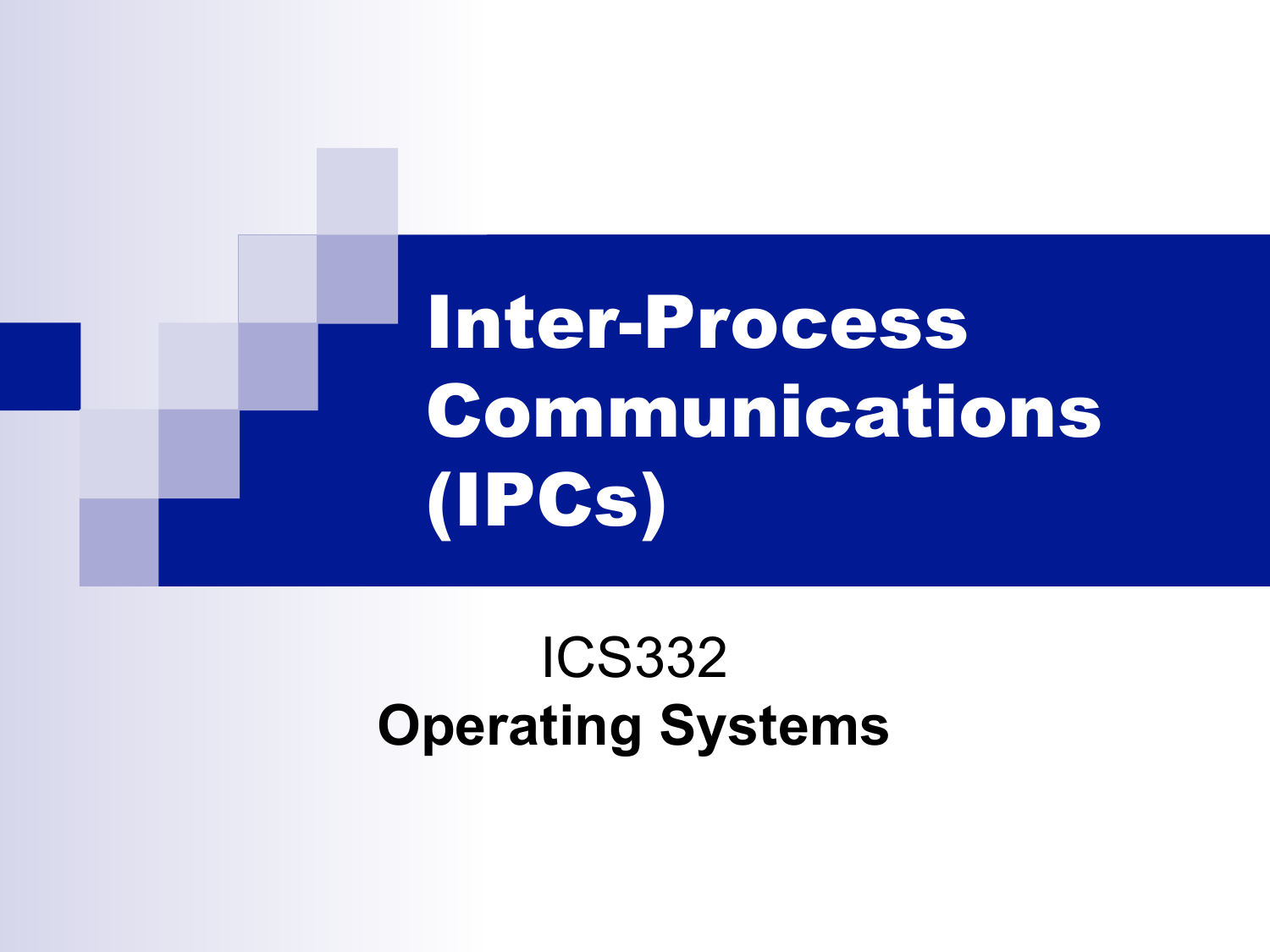# Communicating Processes

- **Processes within a host may be independent or cooperating**
- **Reasons for cooperating processes:** 
	- $\Box$  Information sharing
		- e.g., Coordinated access to a shared file
	- $\Box$  Computation speedup
		- e.g., Each process uses a different core (more likely done w/ threads)
	- $\Box$  Modularity
		- e.g., Systems designed as sets of processes are modular because one process can be easily replaced by another
	- Convenience
		- Some tasks are expressed naturally as sets of processes
- The means of communication for cooperating processes is called **Interprocess Communication** (**IPC**)
- **Two broad models of IPC** 
	- Shared memory
	- □ Message passing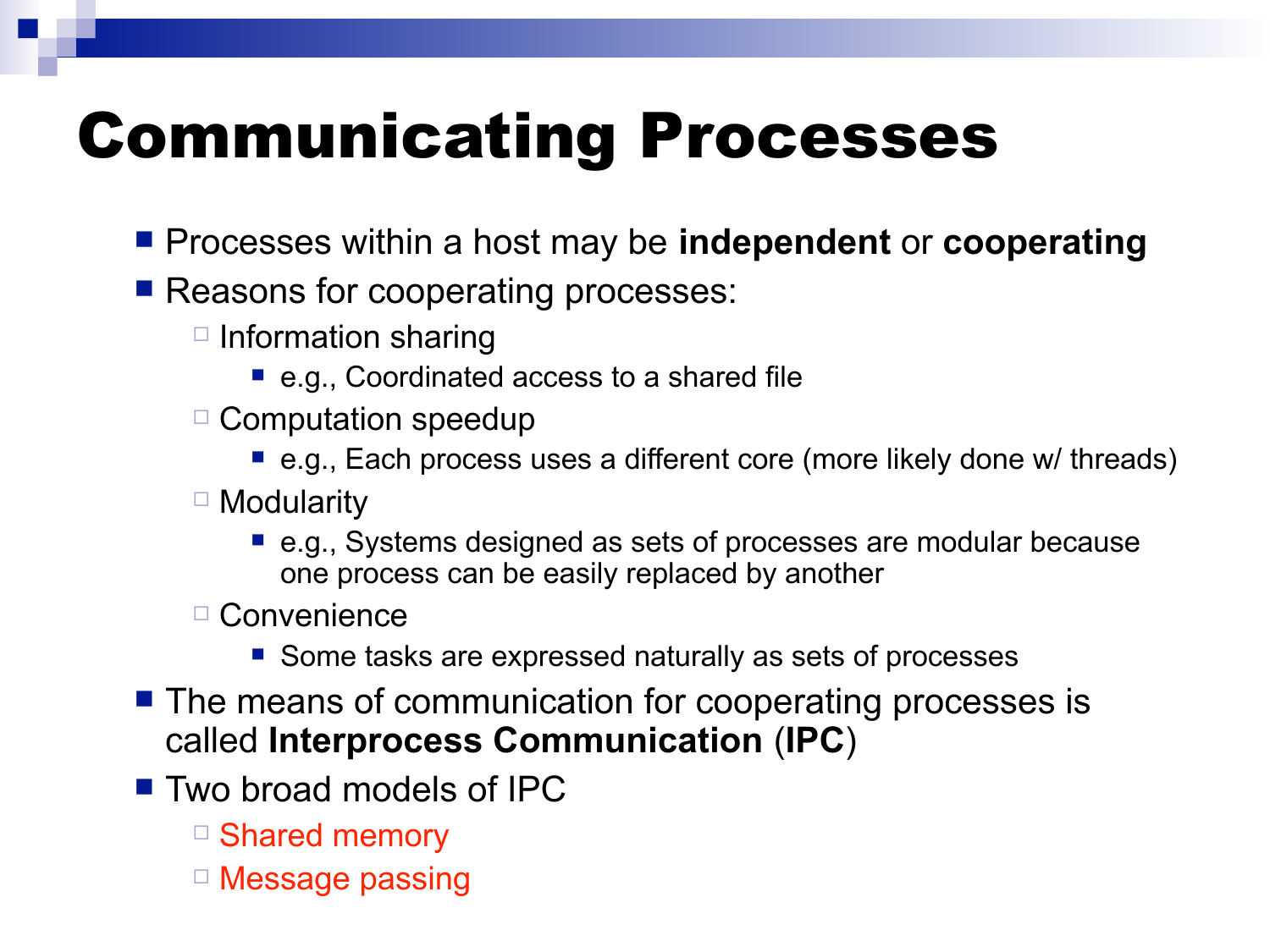### Communication Models

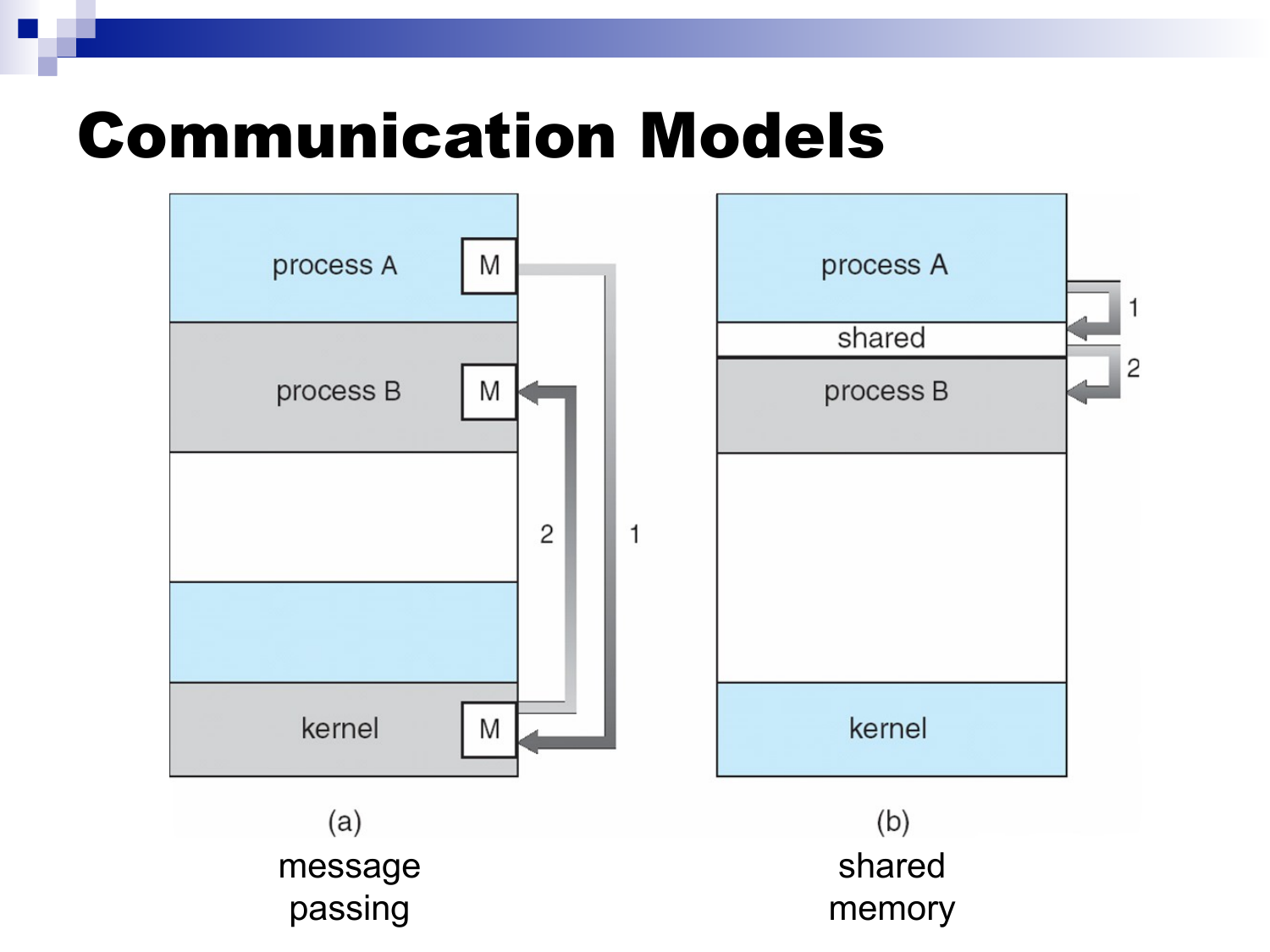## Communication Models

- Mainstream OSes (Lin, Win, Mac) implement both models
- Message-passing
	- $\Box$  useful for exchanging small amounts of data
	- $\Box$  simple to implement in the OS
	- $\Box$  sometimes cumbersome for the user as code is sprinkled with send/recv operations
	- □ high-overhead: one syscall per communication operation
- **Shared memory** 
	- $\Box$  low-overhead: a few syscalls initially, and then none
	- $\Box$  more convenient for the user since we're used to simply reading/writing from/to RAM
	- $\Box$  more difficult to implement in the OS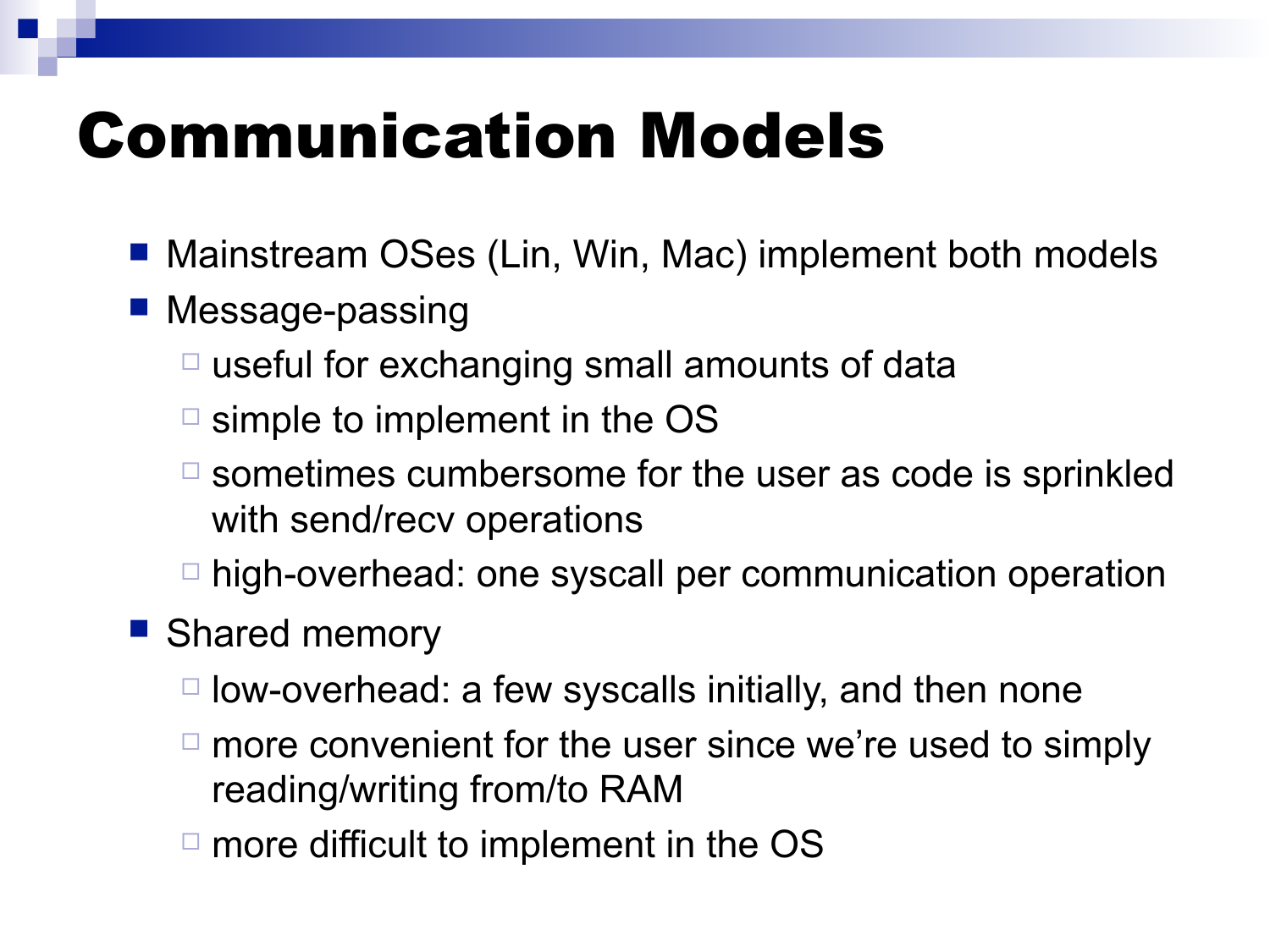## Shared Memory

**Perocesses need to establish a shared memory region** 

- $\Box$  One process creates a shared memory segment
- $\Box$  Processes can then "attach" it to their address spaces
	- Note that this is really contrary to the memory protection idea central to multi-programming!
- $\blacksquare$  Processes communicate by reading/writing to the shared memory region
	- $\Box$  They are responsible for not stepping on each other's toes
	- $\Box$  The OS is not involved at all
- The textbook has a producer/consumer example, which you must read (Section 3.4.1)
	- $\Box$  It's in C, but very Java-like
	- $\Box$  Processes read/write data in a shared buffer
	- We'll talk about producer/consumer again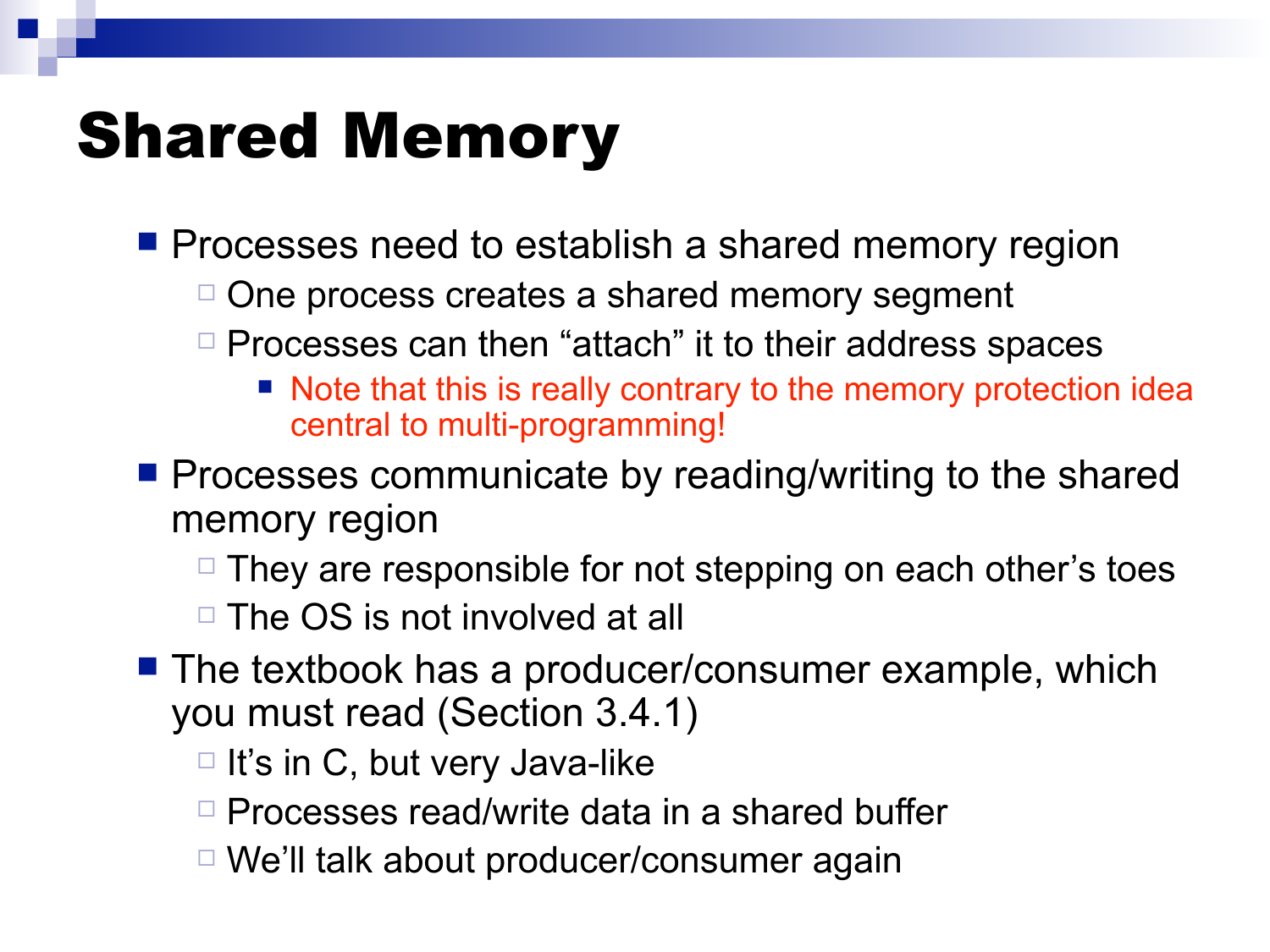### Example: POSIX Shared Memory

**POSIX Shared Memory** 

 $\Box$  Process first creates shared memory segment

 $id = shmget(IPC PRIVATE, size, IPC R | IPC W);$ 

 $\Box$  Process wanting access to that shared memory must attach to it

shared memory = (char \*) shmat(id, NULL, 0);

 $\Box$  Now the process can write to the shared memory

sprintf(shared memory, "hello");

 $\Box$  When done a process can detach the shared memory from its address space

shmdt(shared memory);

 $\Box$  Complete removal of the shared memory segment is done with shmctl(id, IPC RMID, NULL);

See posix shm example.c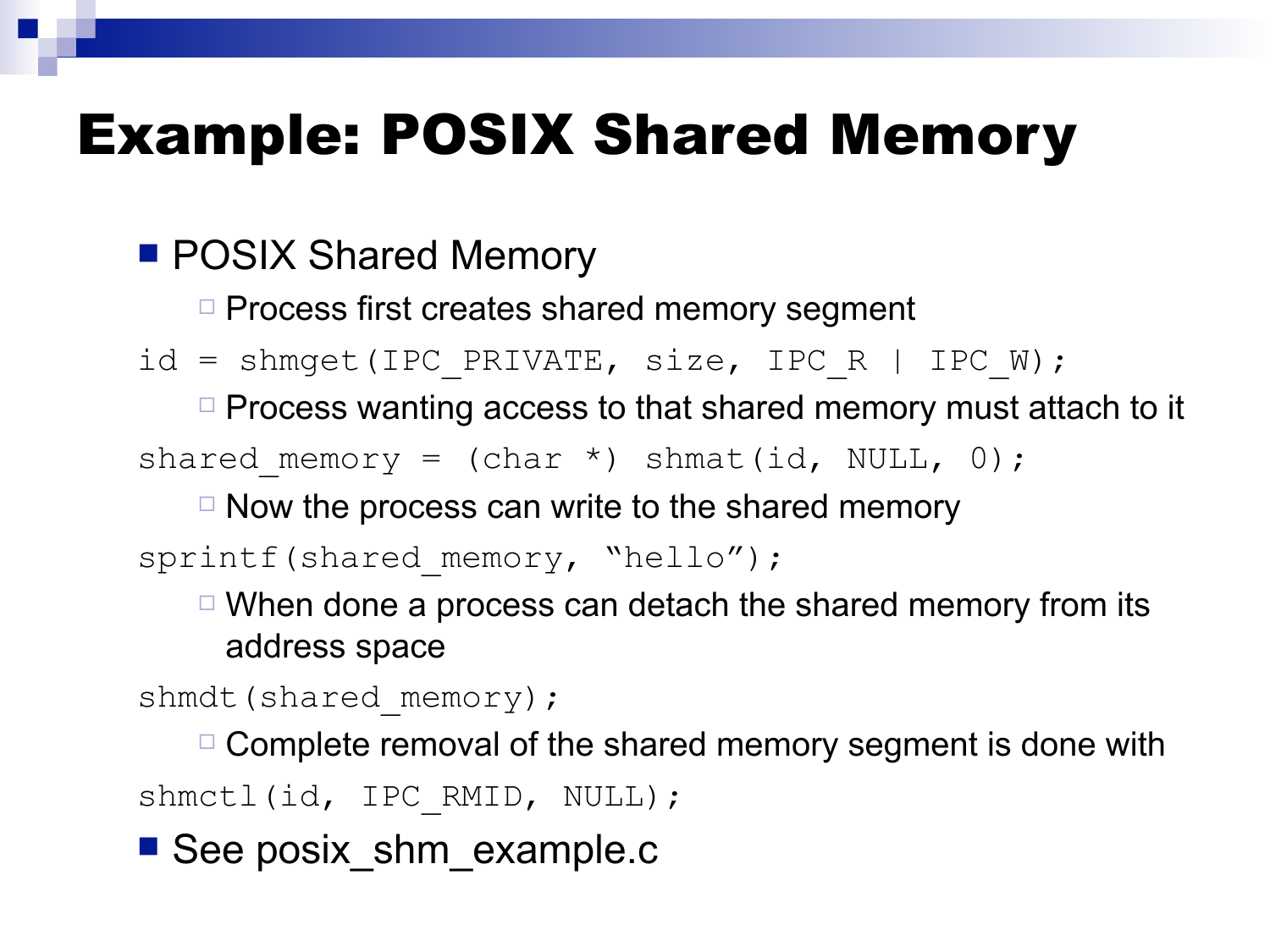### Example: POSIX Shared Memory

- **Question: How do processes find out the ID of the** shared memory segment?
- In posix shm example.c, the id is created before the fork() so that both parent and child know it

□ How convenient!

- **There is no general solution** 
	- $\Box$  The id could be passed as a command-line argument
	- $\Box$  The id could be stored in a file
	- $\Box$  Better: one could use message-passing to communicate the id!
- On a system that supports POSIX, you can find out the status of IPCs with the 'ipcs -a' command
	- $\Box$  run it as root to be able to see everything
	- □ you'll see two other forms of ipcs: Message Queues, and **Semaphores**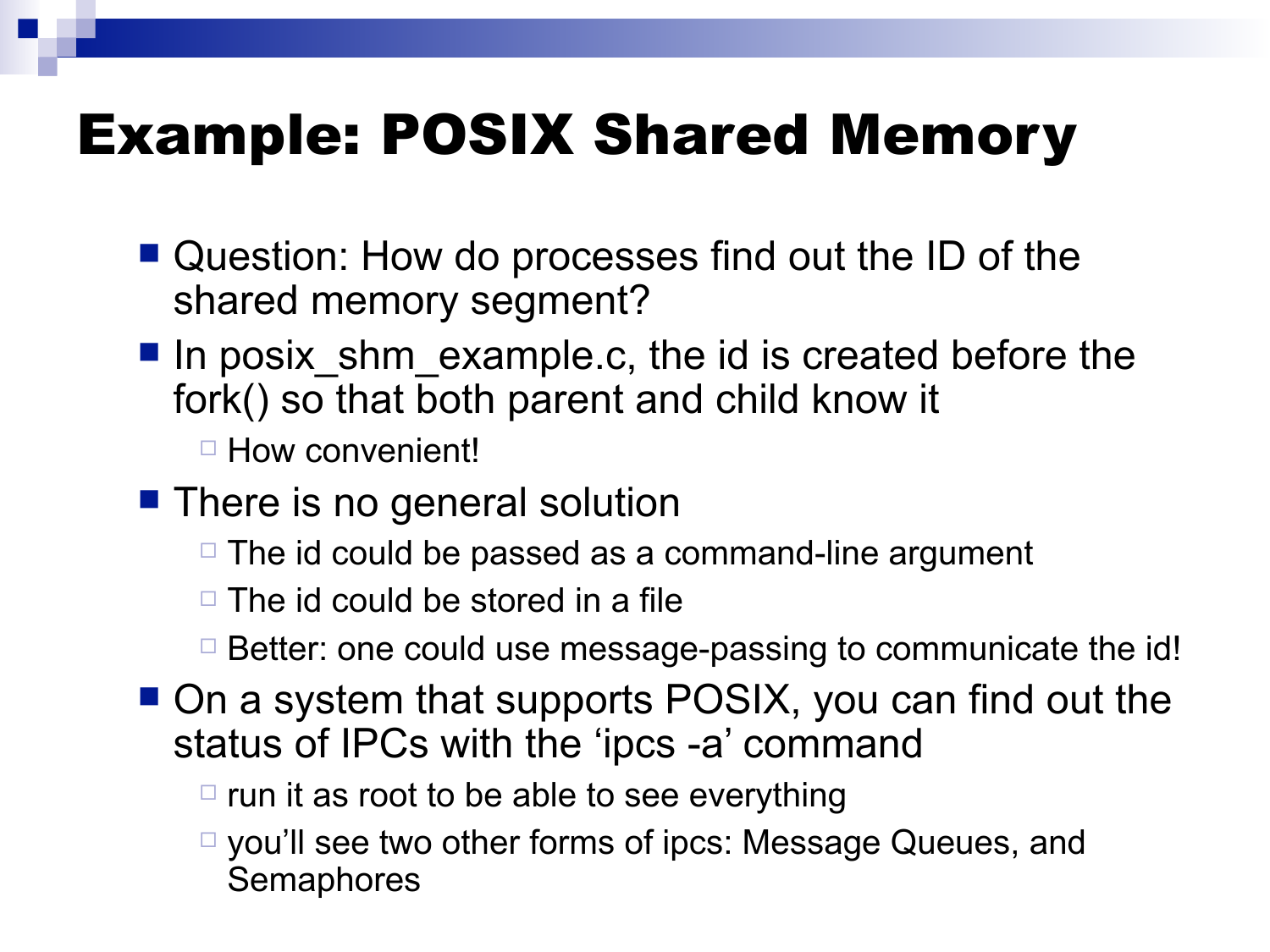## It all seems cumbersome

- The code for using shm ipcs is pretty cumbersome  $\Box$  The way to find out the id of the memory segment is clunky, at least
- **This is perhaps not surprising given that we're breaking one of** the fundamental abstractions provided by the OS: memory isolation
	- $\Box$  We'll see how memory isolation is implemented and how it can be broken for sharing memory between processes in the second part of the semester
- Nowadays shm-type code is not very common, which is probably a good thing
	- $\Box$  But processes still share memory under the cover (e.g., code segments for standard library functions)
- Sharing memory among multiple running context is done using threads, as we'll see in the next lecture

All of the power of shm stuff, none of the inconvenience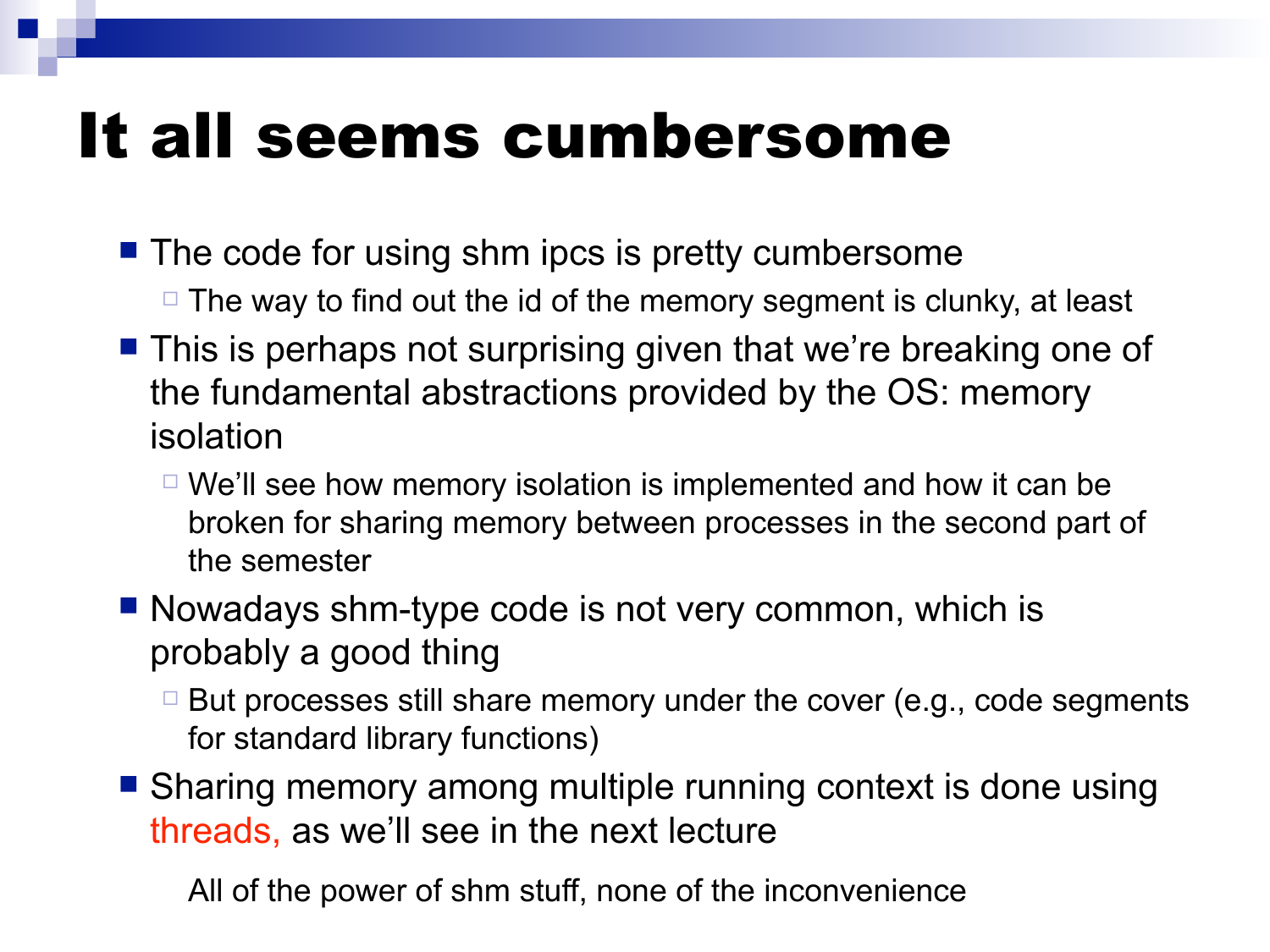## Message Passing

■ With message passing, processes do not share any address space for communicating

 $\Box$  So the memory isolation abstraction is maintained

■ Two fundamental operations:

 $\Box$  send: to send a message (i.e., some bytes)

 $\Box$  recv: to receive a message (i.e., some bytes)

**If processes P and Q wish to communicate they** 

 $\Box$  establish a communication "link" between them

- This "link" is an abstraction that can be implemented in many ways  $\Box$  even with shared memory!!
- $\Box$  place calls to send() and recv()
- $\Box$  optionally shutdown the communication "link"

■ Message passing is key for distributed computing

 $\Box$  Processes on different hosts cannot share physical memory!

■ But it is also very useful for processes within the same host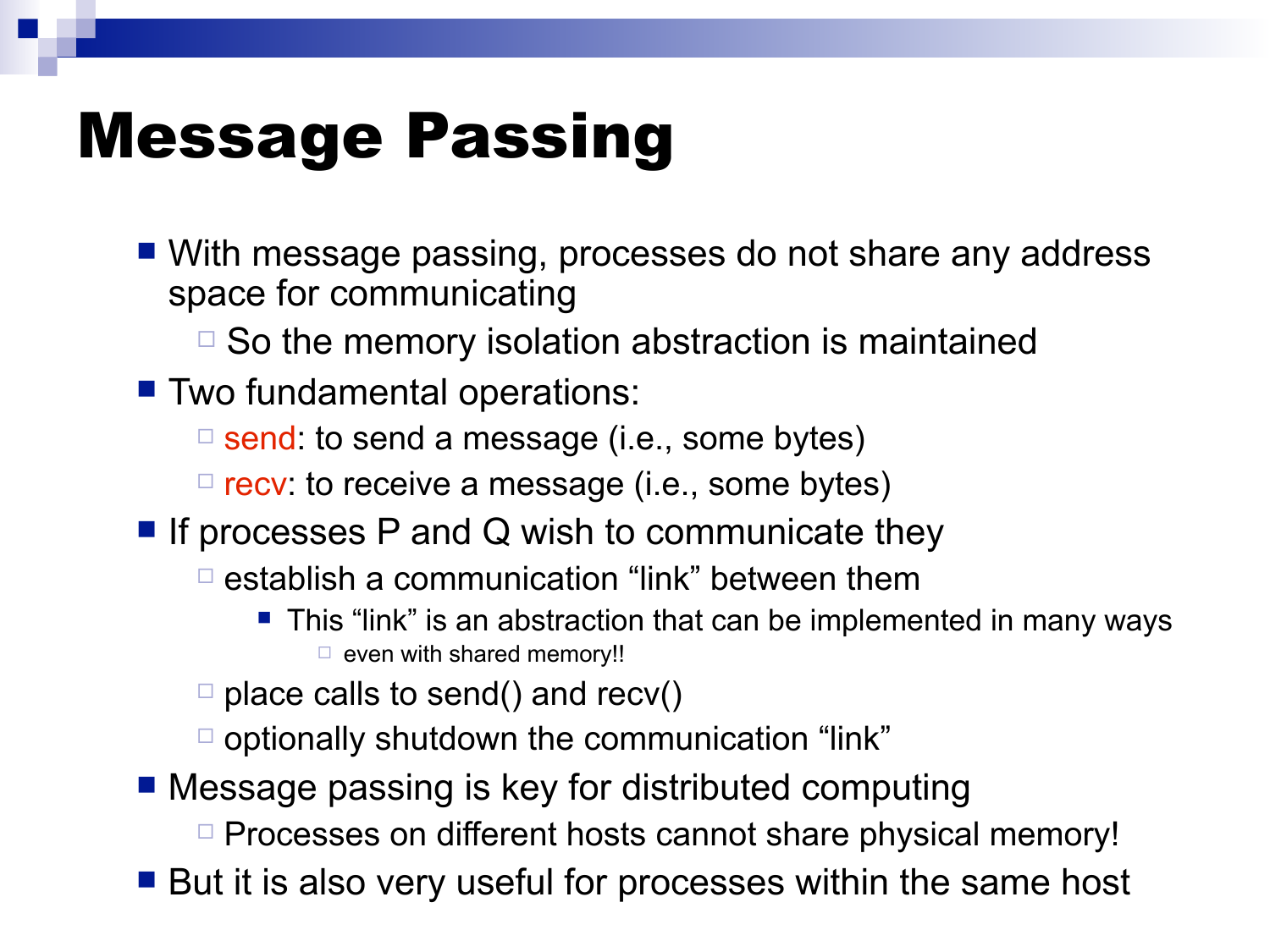- Let's pretend we're designing a kernel, and let's pretend we have to design the messagepassing system calls
- Let's do this now to see how simple it can be  $\Box$  I am going to show really simple, unrealistic pseudocode
- **Let's say we don't want an explicit link** establishing call to keep things simple
- We have to implement two calls  $\Box$  send(Q, message): send a message to process Q  $\Box$  recv(Q, message): recv a message from process Q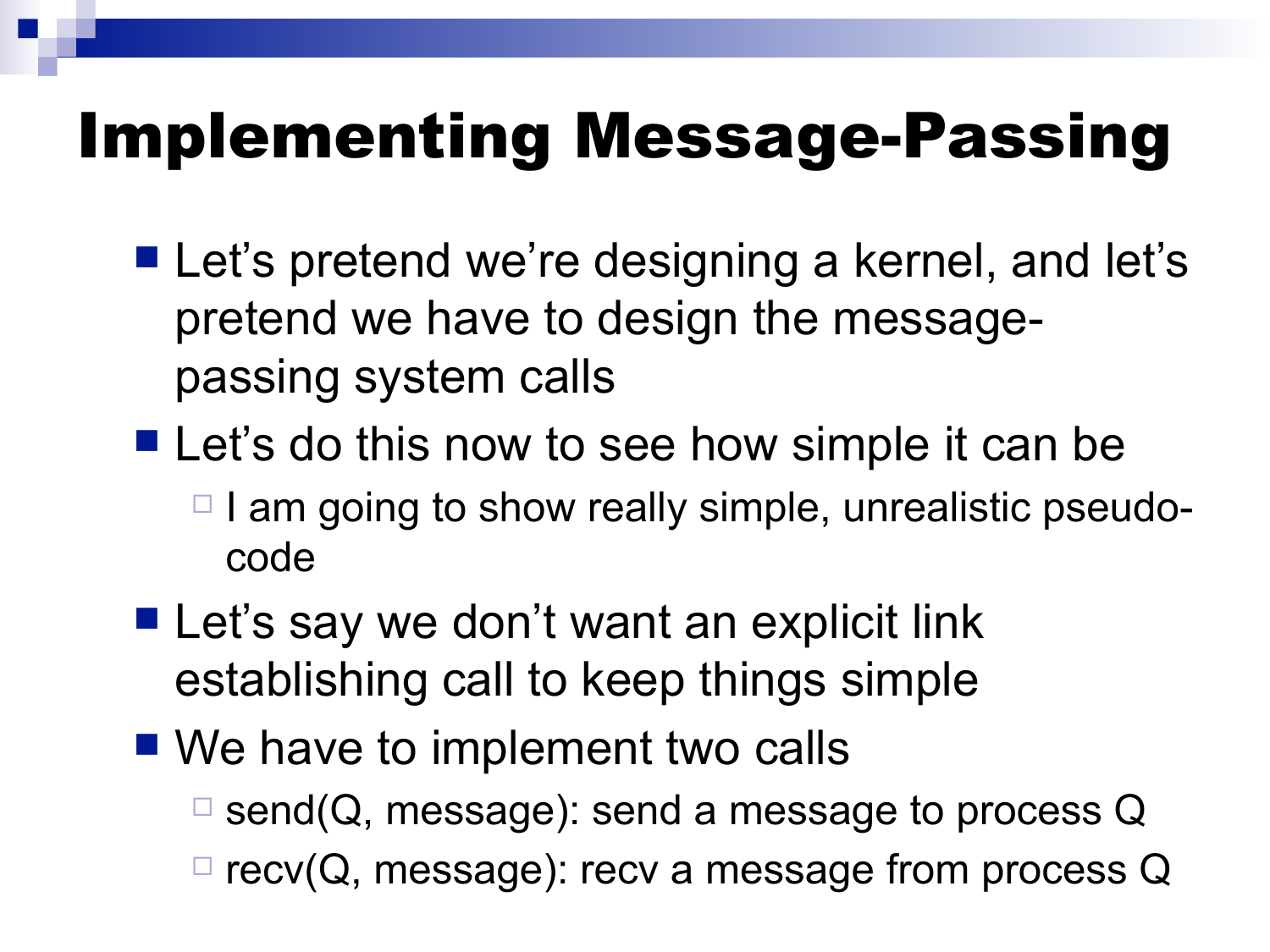- We'll implement communication between processes as a set of Message objects, say, in a MessageQueue class
- We need to keep track of all MessageQueue objects so that when process P wants to talk to process Q, we can find their MessageQueue object
- Let's keep track of MessageQueue objects in a MessageQueueManager singleton (indexed by the PID of P and Q)
- The MessageQueueManager, MessageQueue, and Message objects are stored in the memory of the kernel
	- $\Box$  Therefore, they can't get too big, and a real implementation would have to return an "out of memory" error if we use too many bytes (e.g., many large messages sent but not received)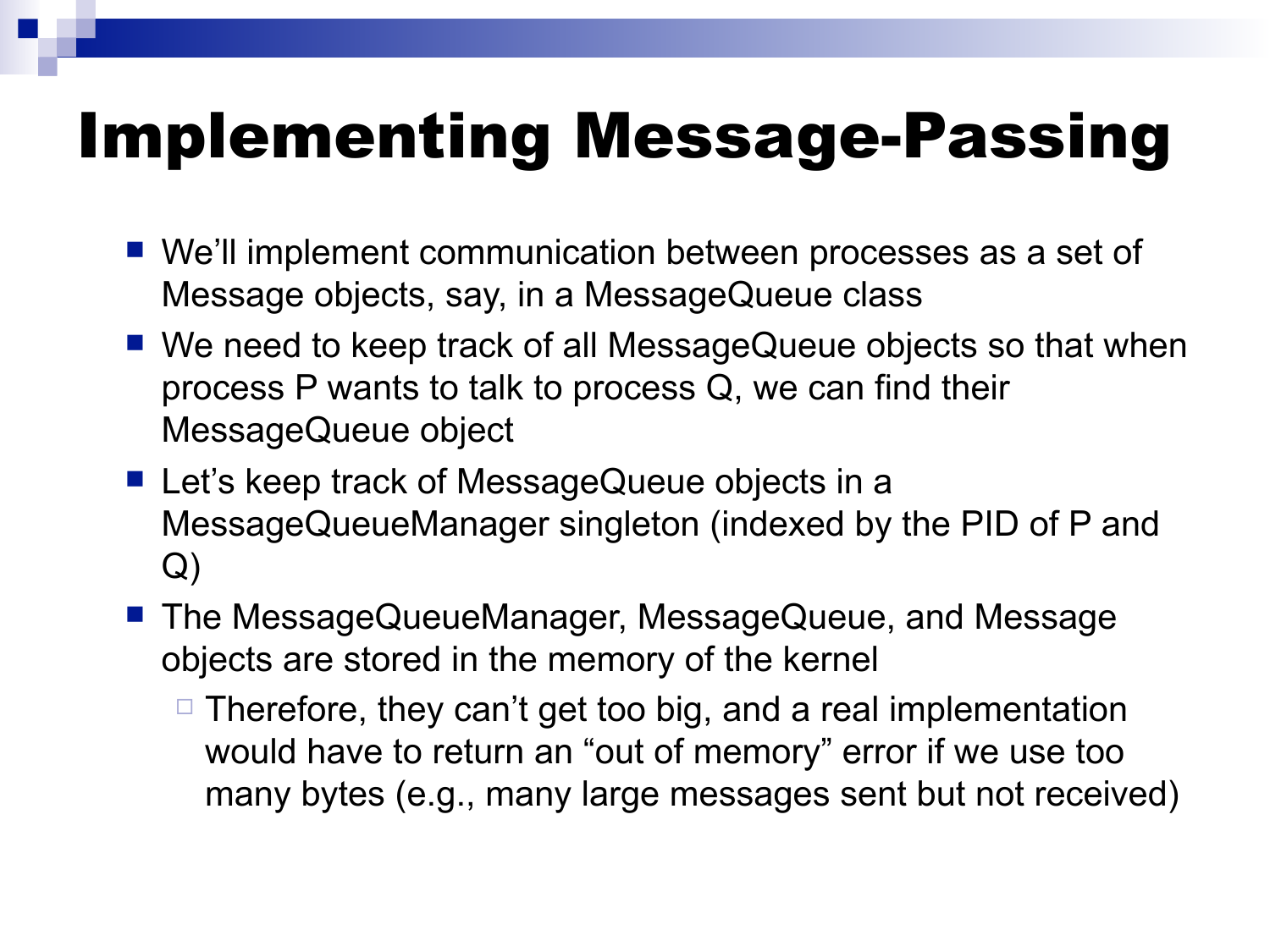```
class ProcessImplementingMessagePassing extends Process {
/* Send a message from this process (P) to process Q */
public void send(int pidProcessQ, Message message) {
   int pidProcessP = getMyPid();
   // Get the Queue associated to (pidProcessP, pidProcessQ)
   // (getQueue() creates the Queue if it doesn't exist
   MessageQueue q = MessageQueueManager.getQueue(pidProcessP,pidProcessQ);
   q.putMessage(message);
}
/* Receive a message sent from process Q (identified by pidProcessQ)
public Message recv(int pidProcessQ) {
   int pidProcessP = getMyPid();
   MessageQueue q = MessageQueueManager.getQueue(pidProcessP,pidProcessQ);
   return q.getMessage();
}
```
**} // class ProcessImplementingMessagePassing**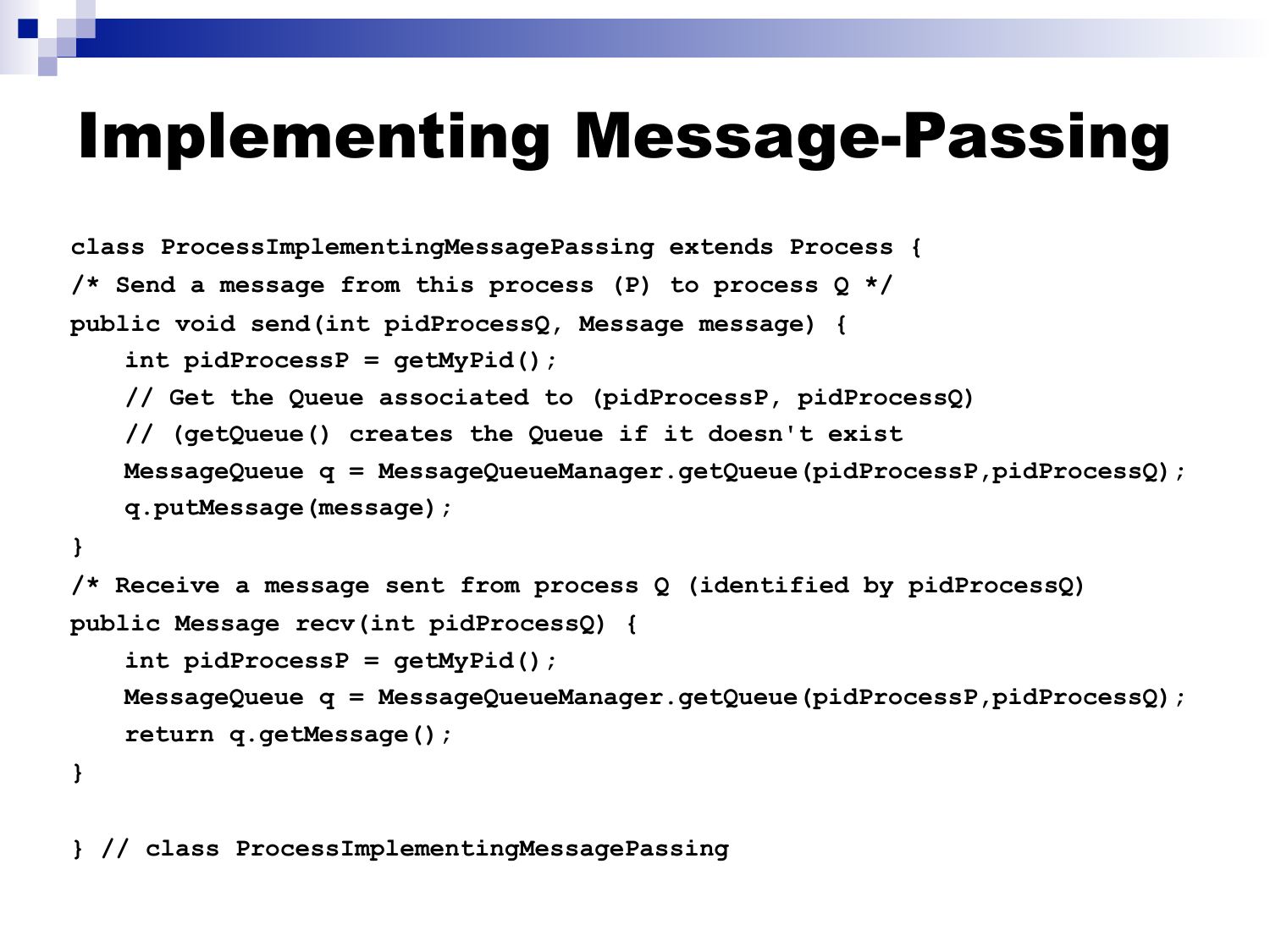```
public void send(int pidProcessQ, Message message) {
   int pidProcessP = getMyPid();
   // Get the Queue associated to (pidProcessP, pidProcessQ)
   // (getQueue() creates the Queue if it doesn't exist
   MessageQueue q = MessageQueueManager.getQueue(pidProcessP,pidProcessQ);
   q.putMessage(message); // Should this make a copy of the message?
}
```

```
public Message recv(int pidProcessQ) { // what if I want to receive from anybody?
   int pidProcessP = getMyPid();
   MessageQueue q = MessageQueueManager.getQueue(pidProcessP,pidProcessQ);
   return q.getMessage(); // should block if q is empty?
}
```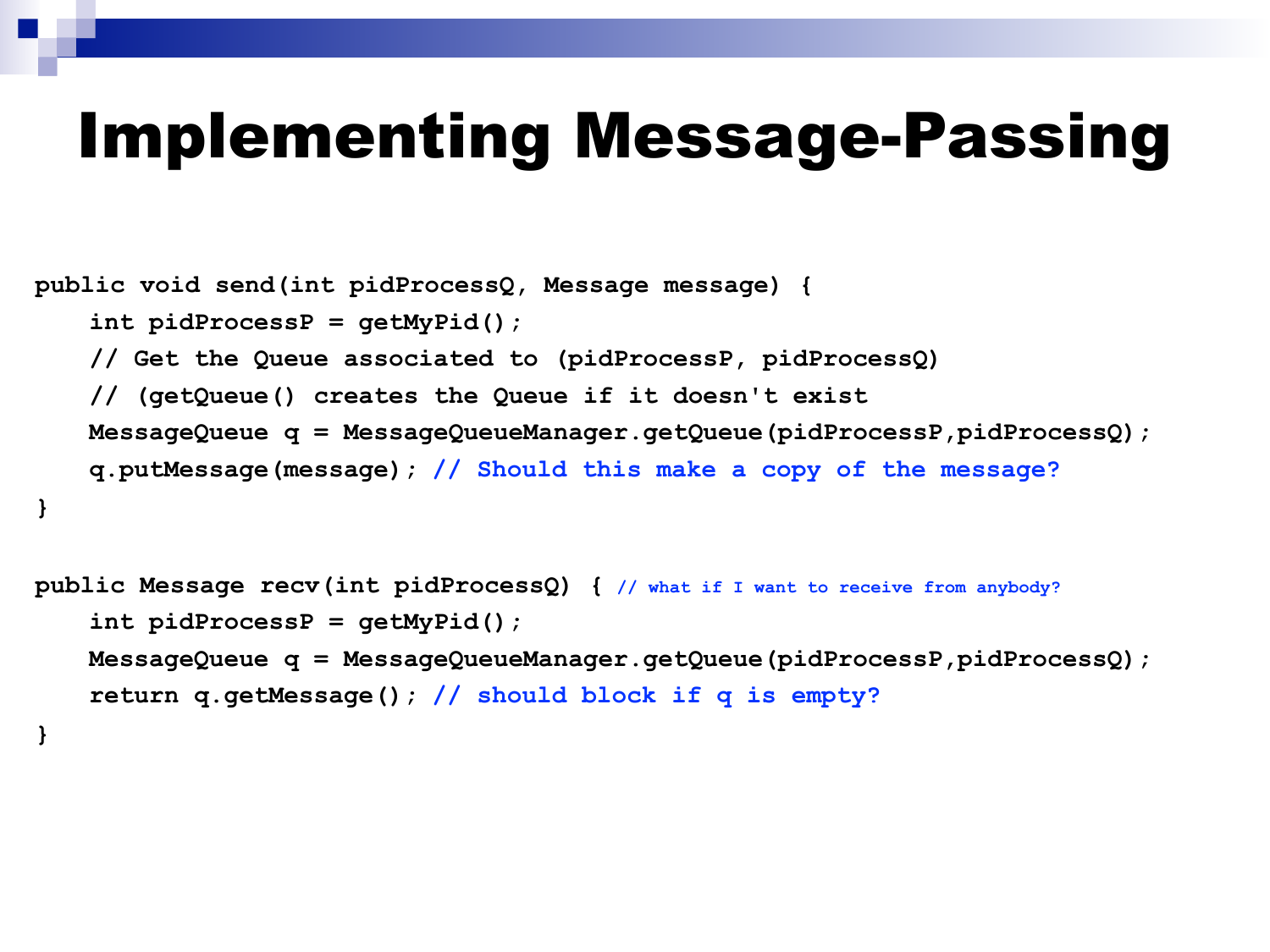### Message Passing Design Decisions

**There are many possible design decisions** 

- $\Box$  Fixed- or variable-length messages
- $\Box$  Can a link be associated to more than two processes?
	- Not in our pseudo-implementation
- $\Box$  Can there be more than one link between two processes?
	- Not in our pseudo-implementation
- $\Box$  Is a link uni- or bi-directional?
	- **In our pseudo-implementation: unidirectional**

 $\Box$  etc.

- Let's look at 3 questions:
	- $\Box$  Direct or indirect communication
	- $\Box$  Synchronous or asynchronous communication
	- □ Automatic or explicit buffering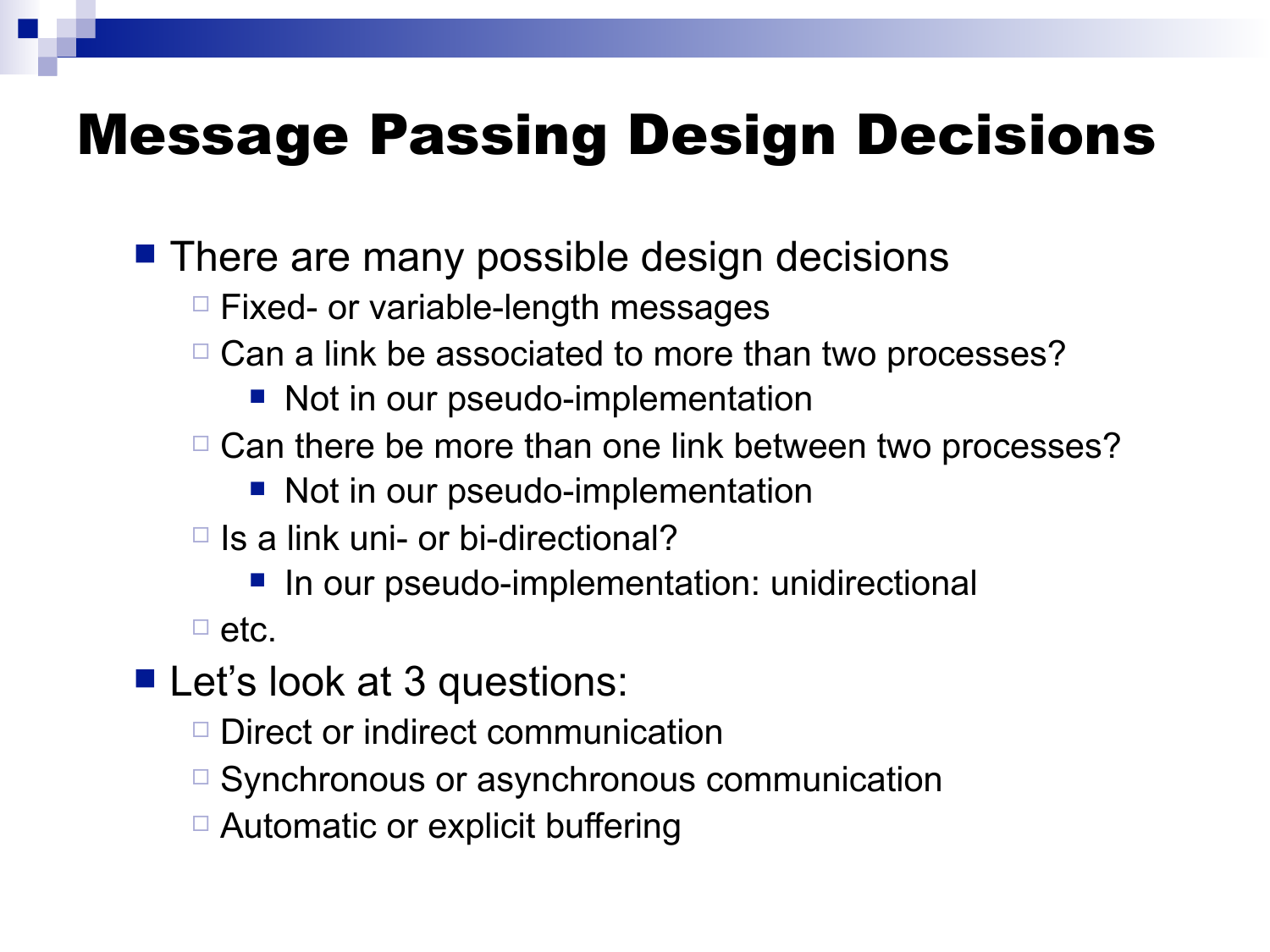## Direct Communication

- **That's what our pseudo-implementation did**
- **Processes must name each other explicitly:** 
	- **send** (*P, message*) send a message to process P
	- **receive**(*Q*) receive a message from process Q
- **Properties of communication link** 
	- $\Box$  Links are established "automatically"
	- $\Box$  A link is associated with exactly one pair of communicating processes
	- $\Box$  Between each pair there exists exactly one link
	- $\Box$  The link may be unidirectional, but is usually bi-directional
- Asymmetric communication "challenge":
	- **send** (*P, message*) send a message to process P
	- **receive**(*&Who*) receive a message from any process, whose identity is stored in variable Who when the call returns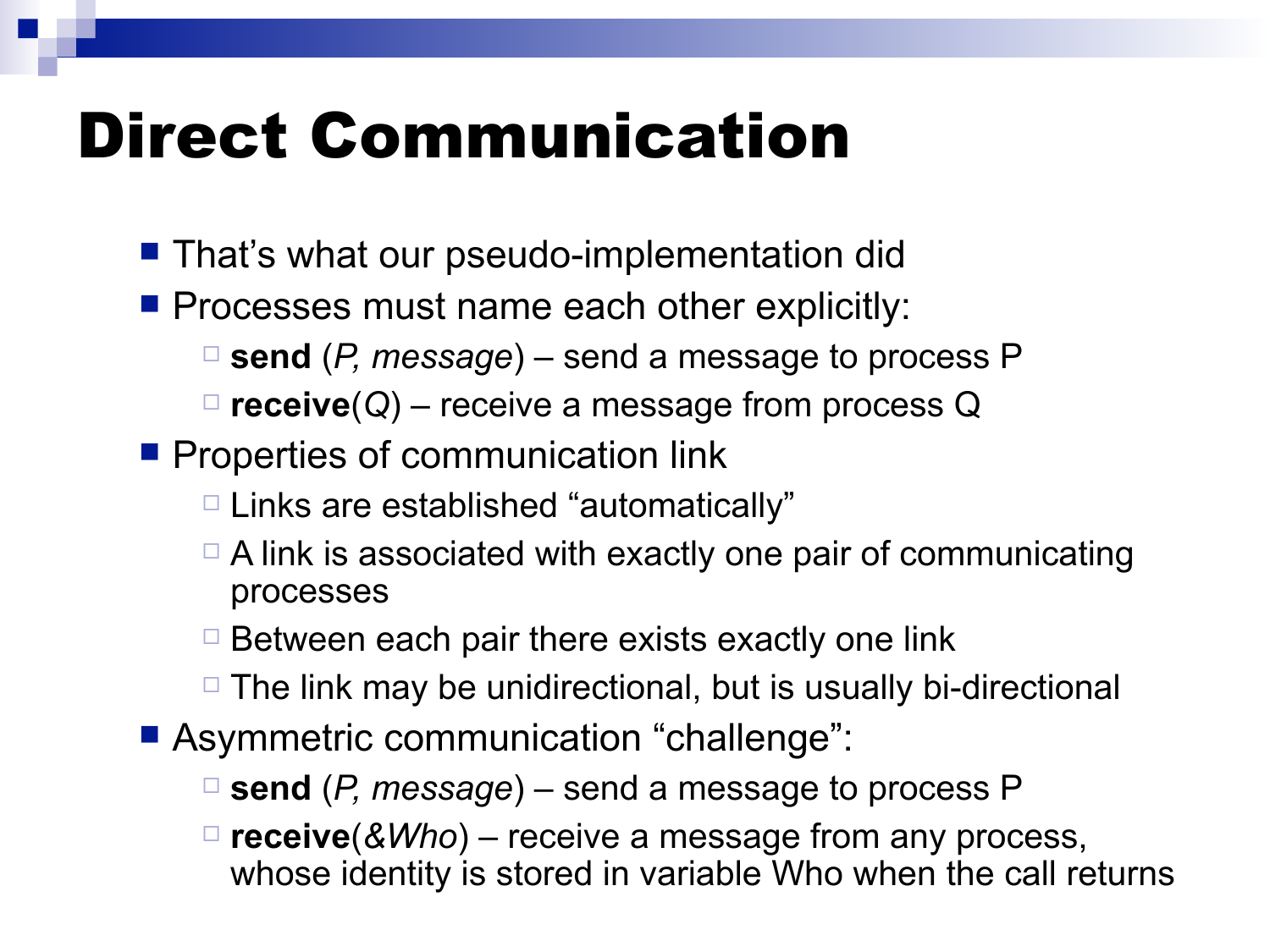# Indirect Communication

Messages transit through mailboxes (or "ports" or "doors")

- $\Box$  Each mailbox has a unique id
- $\Box$  Processes can communicate only if they share a mailbox
- Properties of the communication link
	- $\Box$  Link established only if processes share a common mailbox
	- $\Box$  A link may be associated with many processes
	- $\Box$  Each pair of processes may share several communication links
	- $\Box$  Link may be unidirectional or bi-directional
- **Operations** 
	- $\Box$  create a new mailbox
	- $\Box$  send and receive messages through mailbox
	- $\Box$  destroy a mailbox
- **Primitives:**

#### **A = createMailbox()**

- **send**(*A, message*) send a message to mailbox A
- $\Box$  **receive**(*A*) receive a message from mailbox A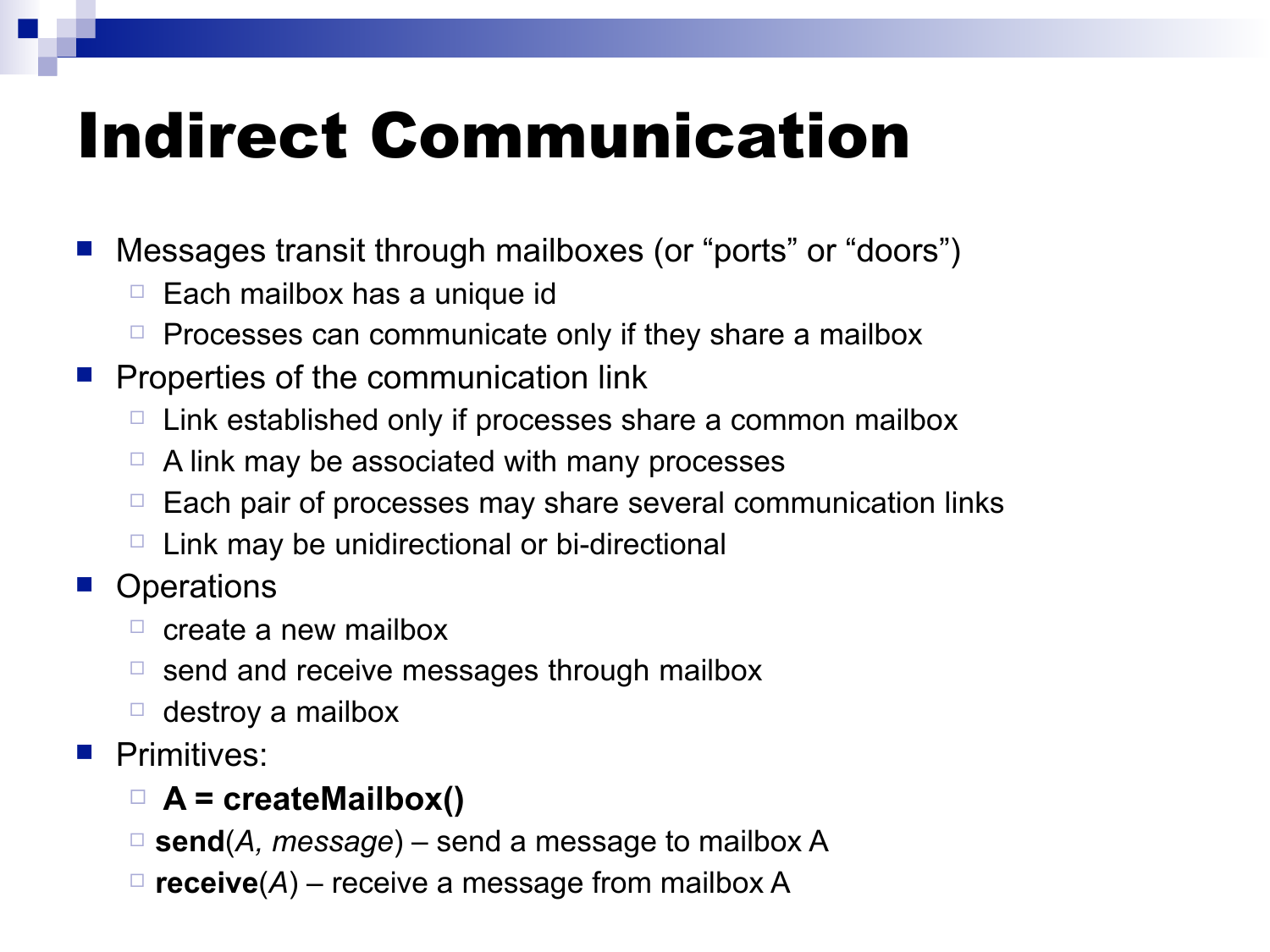## Indirect Communication

**The mailbox sharing issue:** 

 $\Box$   $P$ <sub>1</sub>,  $P$ <sub>2</sub>, and  $P$ <sub>3</sub> share mailbox A

 $\Box$   $P$ <sub>1</sub> sends;  $P$ <sub>2</sub> and  $P$ <sub>3</sub> receive

 $\Box$  Who gets the message?

- **Possible solutions** 
	- $\Box$  Allow a mailbox to be associated with at most two processes
	- $\Box$  Allow only one process at a time to execute a receive operation
	- $\Box$  Allow the system to select arbitrarily the receiver
		- **Perhaps notify the sender of who the receiver was**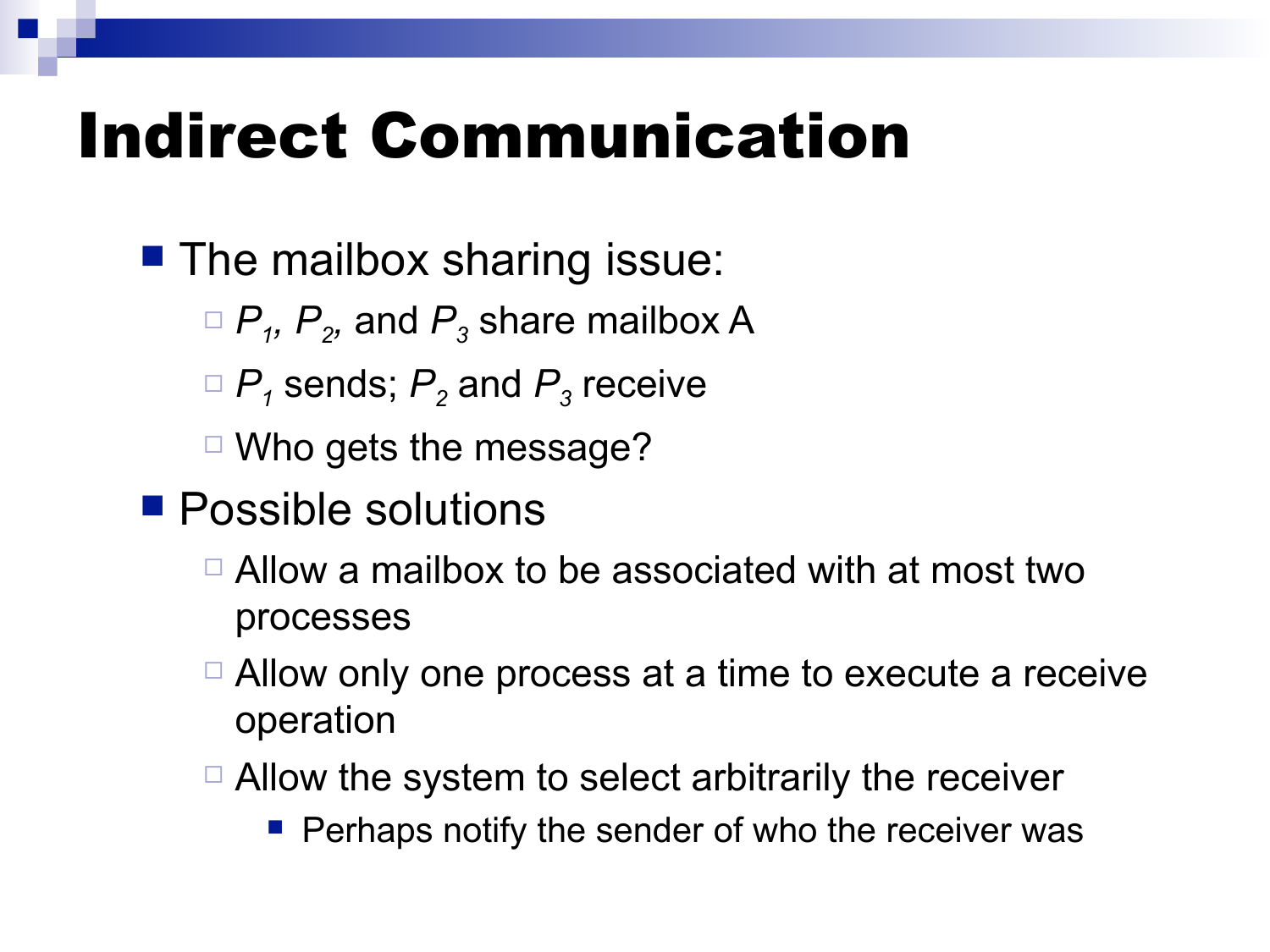## Word of Wisdom

■ Designing systems requires spending (a lot of) time discussing such issues

Decision driven by constraints and requirements

- $\blacksquare$  It turns out that the definition of abstractions (semantics and APIs) always has deep implications
	- $\Box$  Many of which are difficult to foresee
	- $\Box$  Many of which cause disasters
- Being good at designing good abstractions is a very valuable skill

 $\Box$  Comes w/ experience and knowledge of existing systems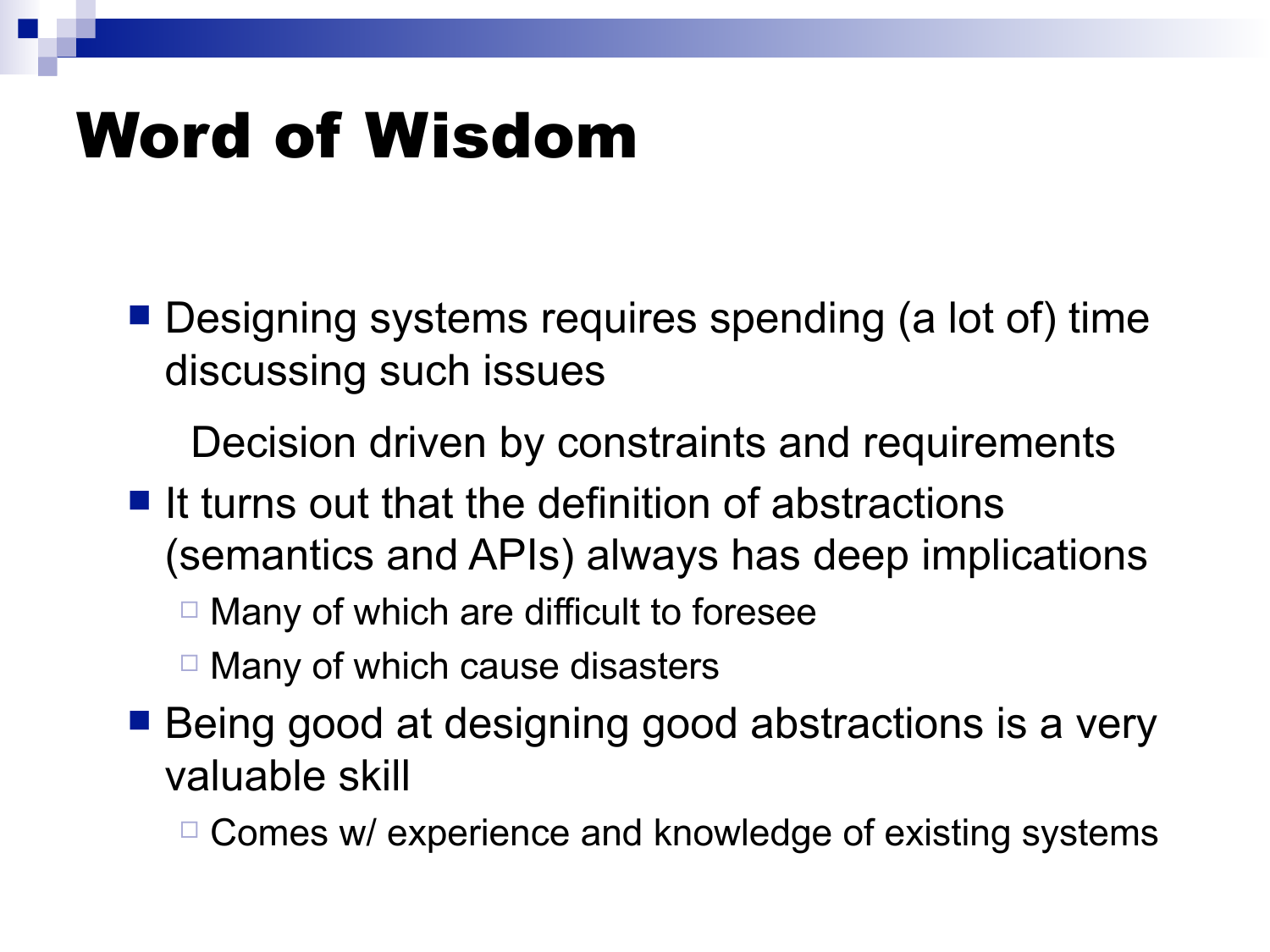# Synchronous/Asynchronous

- The terms blocking/non-blocking and synchronous/asynchronous are typically used interchangeably
- In some contexts, subtle differences are made, but we can ignore them in this course
- **Message passing may be either blocking or non-blocking**

#### **Blocking = synchronous (in OS context)**

- **Blocking send** has the sender block until the message is received
- **Blocking receive** has the receiver block until a message is available
- $\Box$  When both are blocking, the operation is called a rendez-vous communication style

#### ■ **Non-blocking = asynchronous (in OS context)**

- **Non-blocking** send has the sender send the message and continue
	- With the option to check on status later ("was my message received?")
- **Non-blocking** receive has the receiver receive a valid message or null
	- With the option to block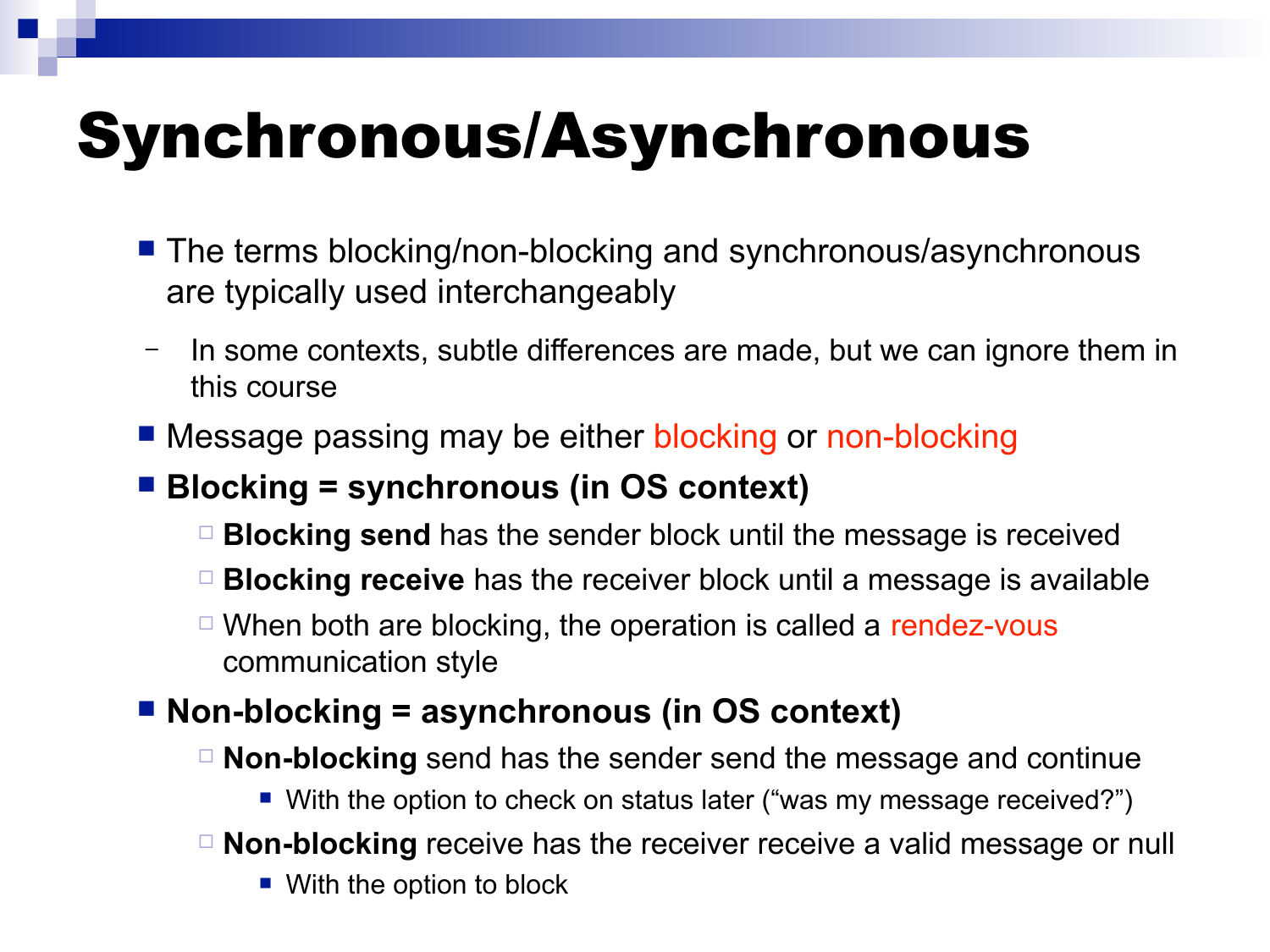# **Buffering**

- While messages are in transit, they reside "in the link" (e.g., our MessageQueue object)
- **There are three typical message queue implementations** 
	- □ Zero-capacity
		- **There can be no waiting message**
		- **The sender is blocked**
		- This enforces a "rendez-vous"
	- $\Box$  Bounded capacity
		- At most n messages can reside in the queue
			- $\Box$  Or n message bytes
		- If the queue is full, then the sender must block
	- □ Unbounded capacity
		- $\blacksquare$  The sender never blocks
			- $\Box$  There should never be anything truly unbounded though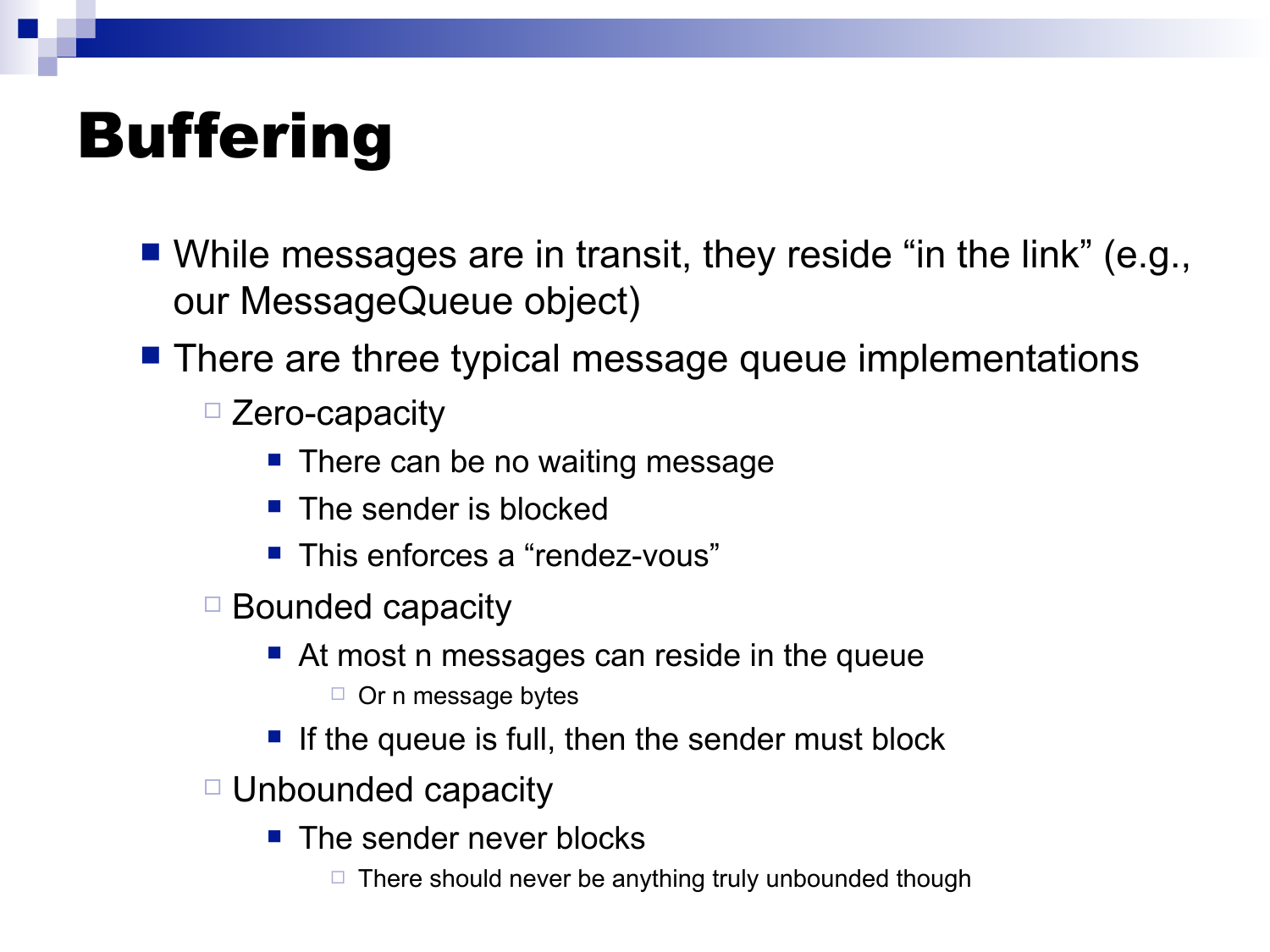### Example: Mach Message Passing

- Section 3.5.2 in the textbook goes through a description of mailbox-based message passing in the Mach kernel  $\Box$  It's not difficult, but make sure you read it
- Essentially, it's a message-passing system that makes particular choices regarding design decisions
- Consider the length/detail of a full description (already 2 pages what high-level overview in the book)
- Extra copies: big performance hit for message-passing
	- $\Box$  At a minimum: two copies
		- **Copy from user space to kernel space, and the reverse**
	- $\Box$  Mach uses some sort of hidden shared memory implementation of message-passing to avoid the copies!
	- $\Box$  Looks a bit like the POSIX shm stuff
- In general, memory copies are performance killers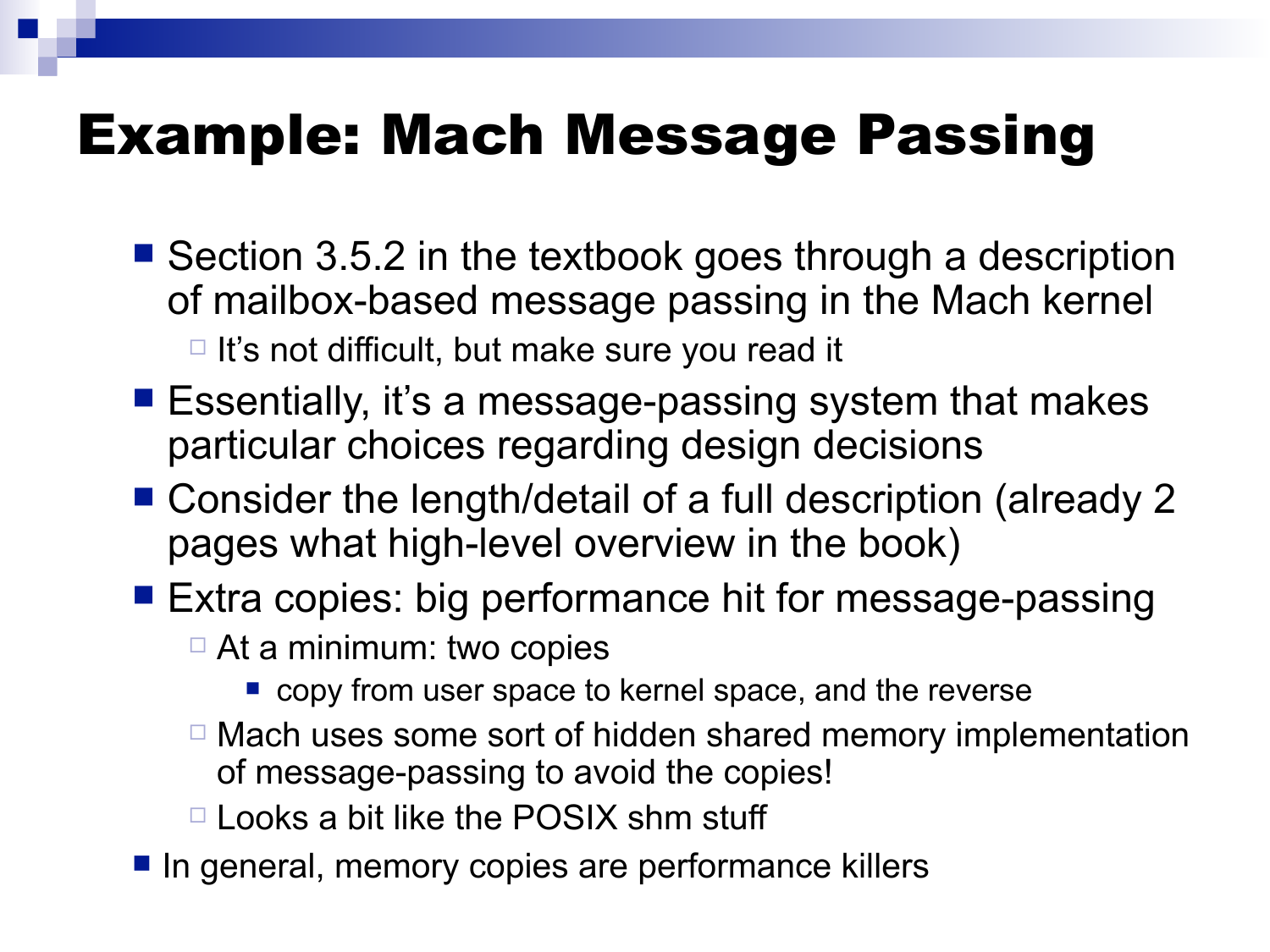# Why Memory Copies?

- **Let's say you want to implement a message** passing library that's convenient to use and that has the following semantics:
	- $\Box$  Once a send has been placed by a process, that process can safely overwrite the message that contains the data that was sent
		- No need for the user to keep wondering "has it been received yet and can I reuse/overwrite that memory?"
	- $\Box$  The send() function returns as soon as possible given the above semantic
		- **The sender should do quick sends, and then move on to** other work
- $\blacksquare$  To do this, many memory copies may happen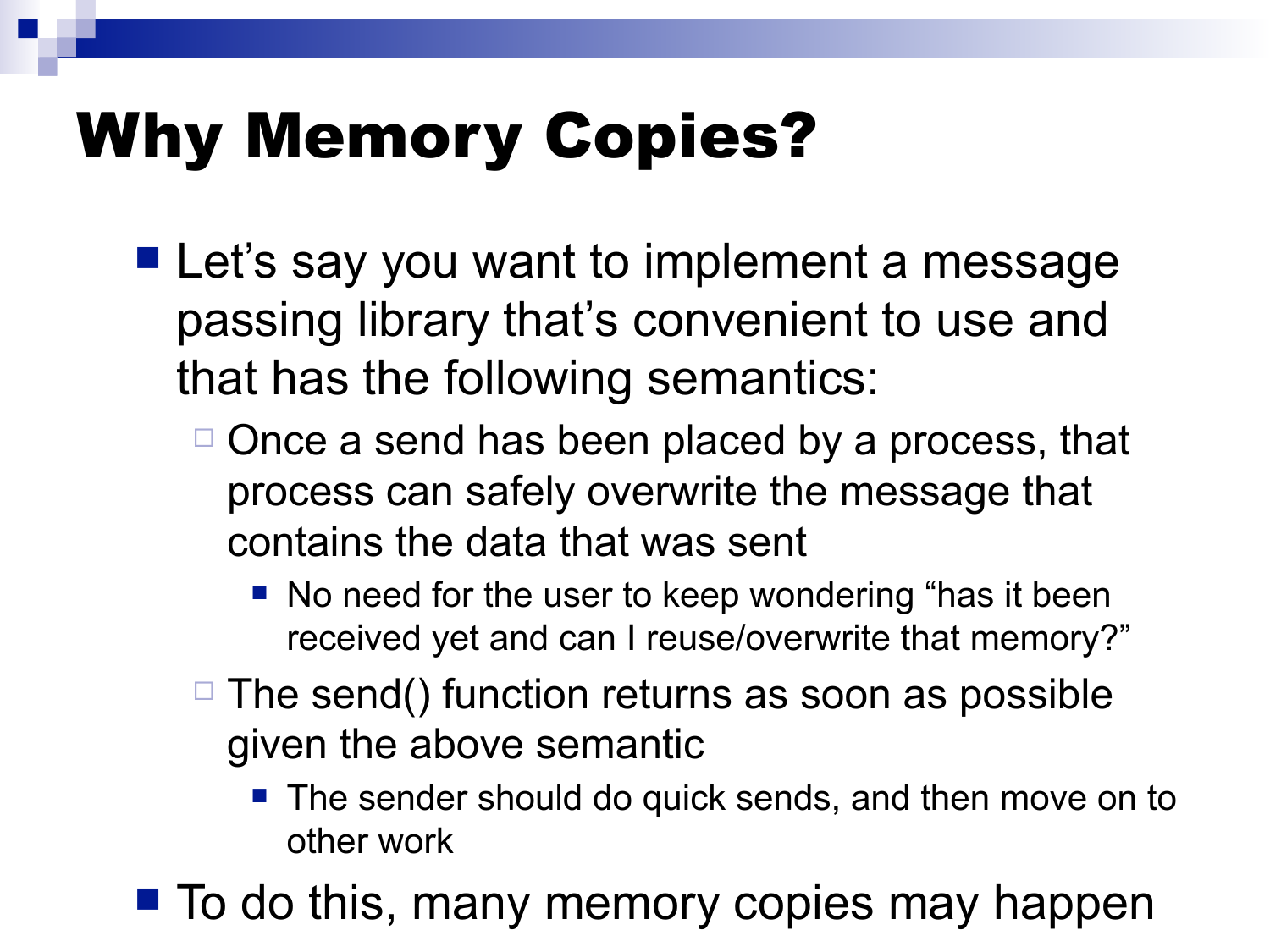## Memory Copies Galore

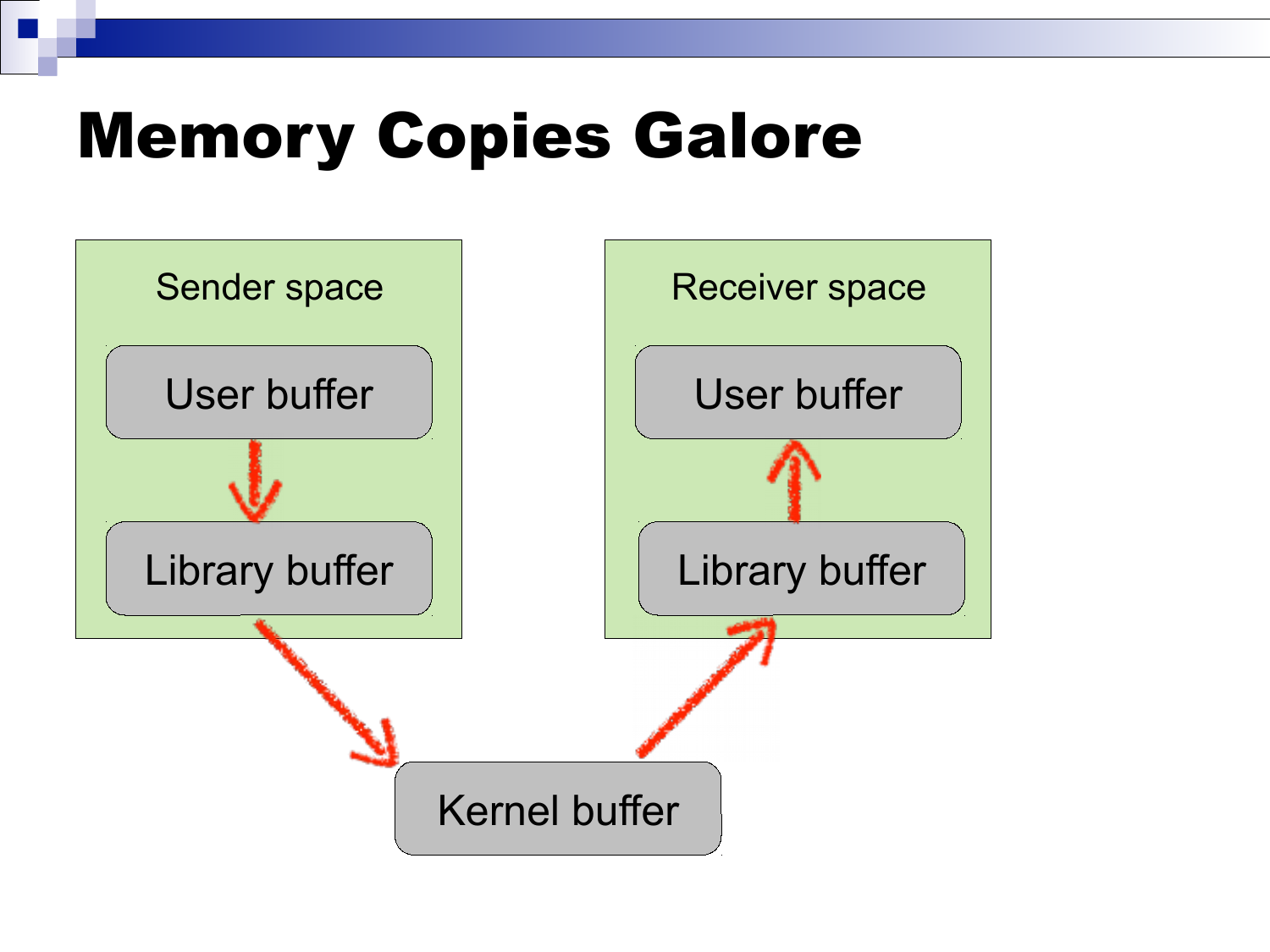# Reducing Memory Copies

- Reducing the number of memory copies is a well-known goal in system code
	- □ So-called "zero-copy" implementations
- $\blacksquare$  In our example there are 4 memory copies
- The copies from user space to kernel space could be avoided
	- $\Box$  If the kernel provides a send/recv abstraction that does take only pointers, does not do any copy, and is simply told "here is a pointer to a message but I guarantee you that it won't be overwritten/erased", then we can have a different picture, assuming that a shared-memory region is available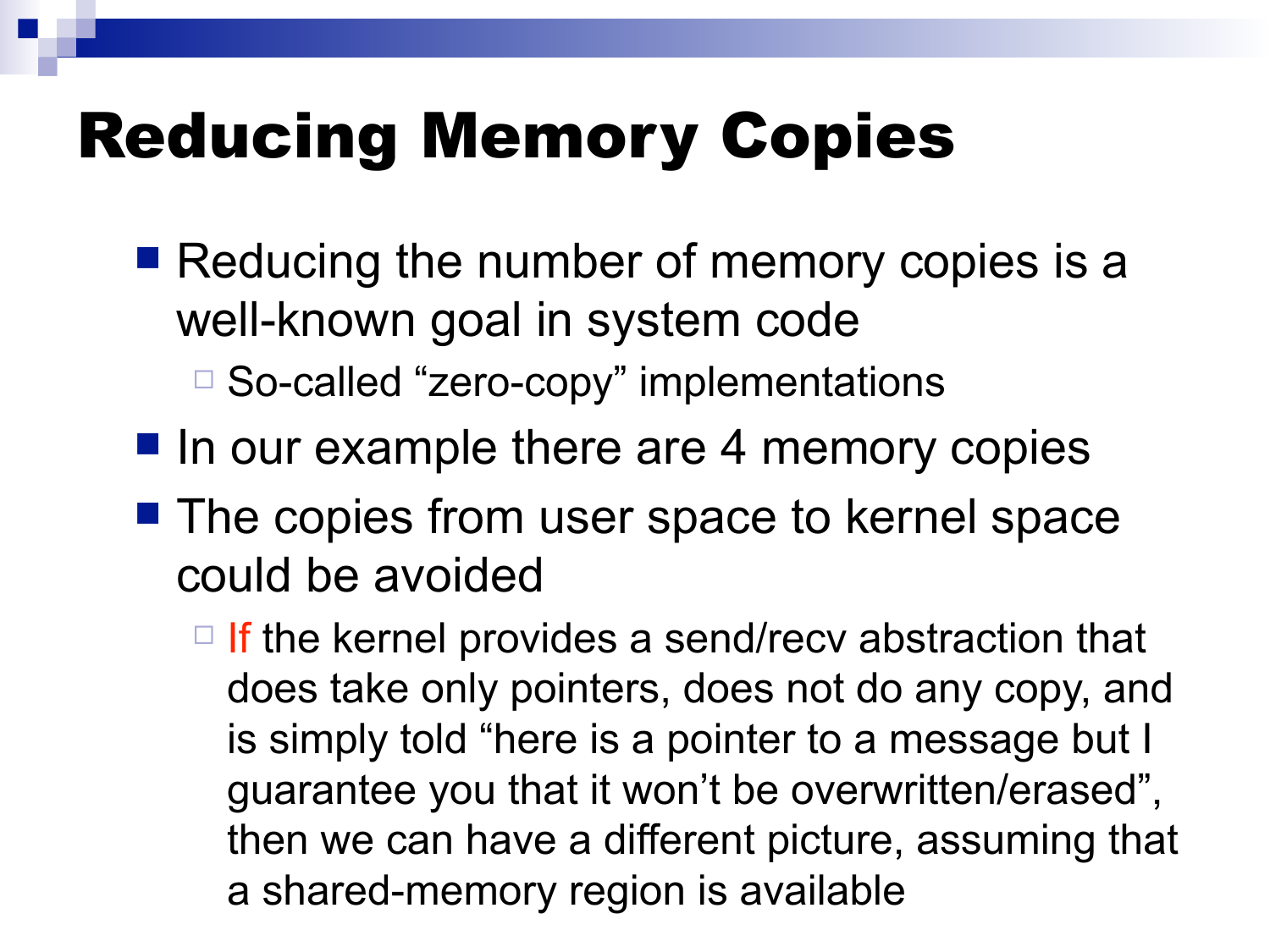## Memory Copies Galore

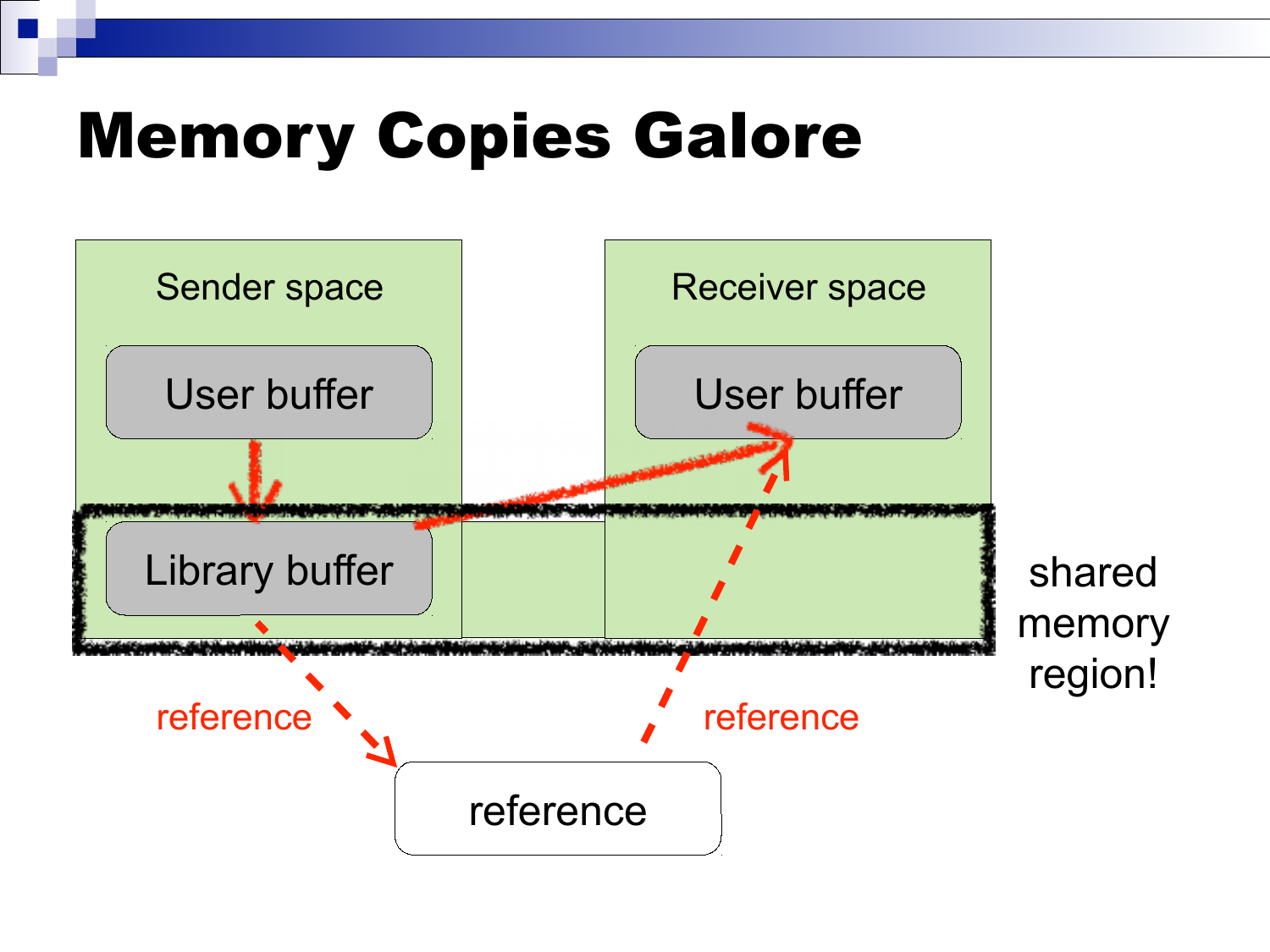# Client-Server Communication

- **Applications are often structured as sets of** communication processes
	- $\Box$  Common across machines (Web browser and Web server)
	- $\Box$  But useful within a machine as well
- Let's look at
	- □ Sockets
	- □ RPCs (Remote Procedure Calls)
	- □ LPCs (Local PC) in WinNT (renamed ALPC (Advanced LPC) from WinVista)
	- Java RMI
	- $\Box$  Pipes (not in book)
- **Tons of other ones (named pipes, shared message** queues, CORBA, Google Web Toolkit, Apache Thrift, ...)

The history of IPCs is huge and the number of IPC implementations/abstractions is staggering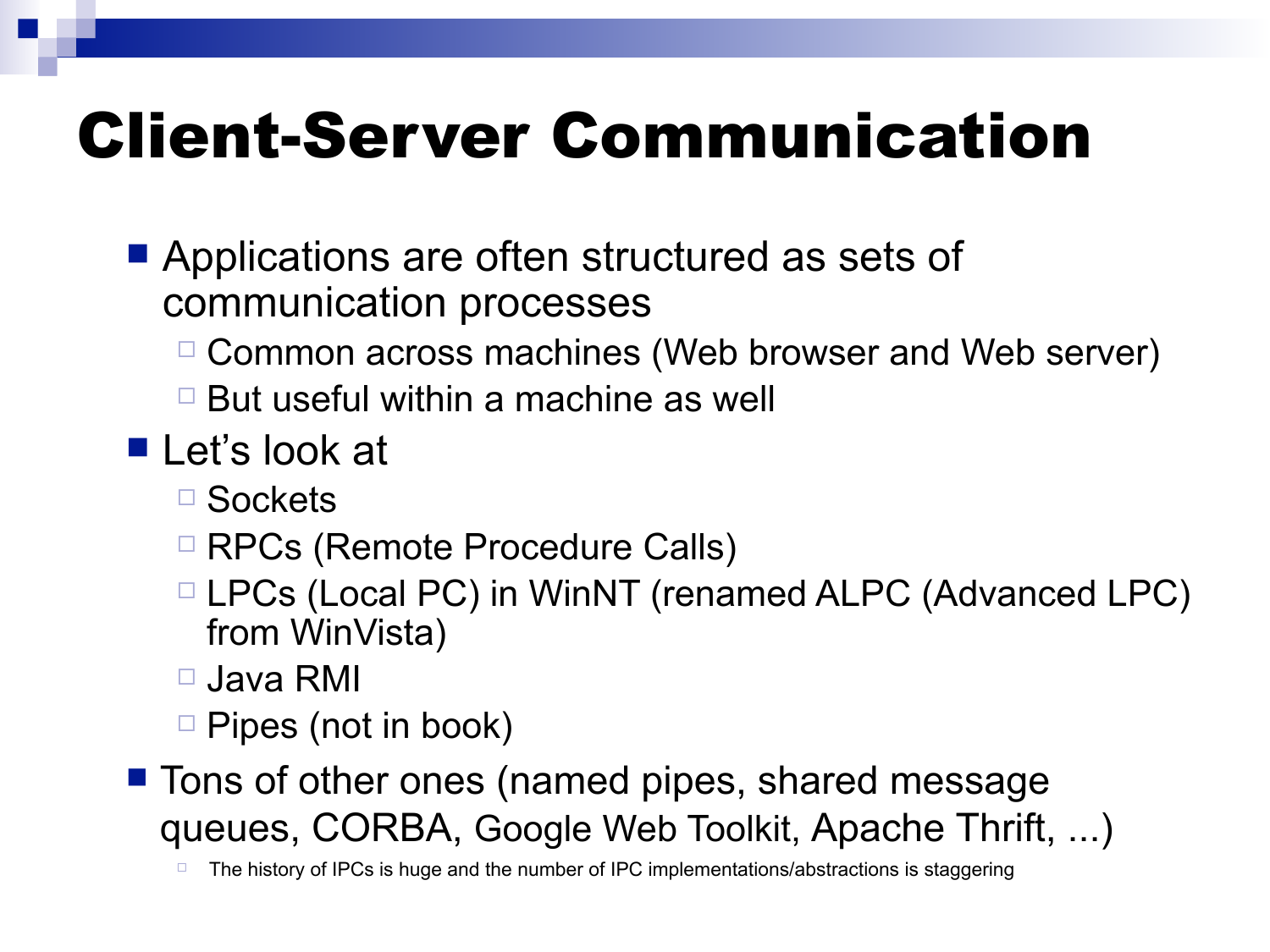## Example: Sockets

■ A socket is a data communication endpoint so that two processes (running on the same host for "Unix or IPC" sockets / fyi: on different hosts for "network" sockets) can communicate.

 $\Box$  Socket = ip address + port number

- Sockets are typically used to communicate between two different hosts, but also work within a host
	- Most network communication in user programs is written on top of the socket abstraction
		- e.g., you'd find sockets in the code of a Web browser
- Section 3.6.1 describes Sockets
	- □ Something you'll see in a networking course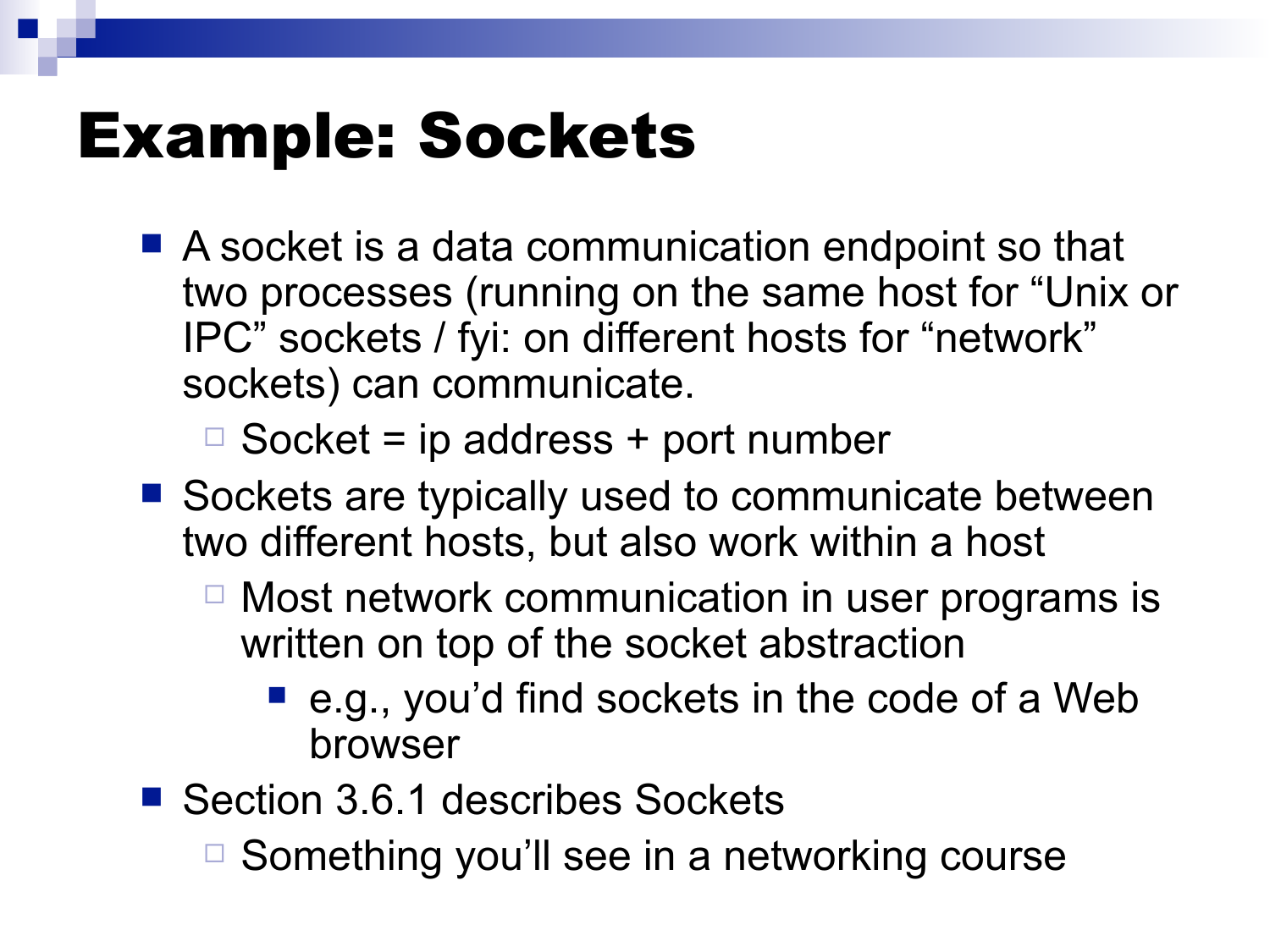## Remote Procedure Calls

■ So far, we've seen unstructured message passing

- $\Box$  A message is just a sequence of bytes
- $\Box$  It's the application's responsibility to interpret the meaning of those bytes
- RPC provides a procedure invocation abstraction across hosts
	- □ A "client" invokes a procedure on a "server", just as it invokes a local procedure
- The magic is done by a client stub, which is code that:
	- $\square$  marshals arguments
		- Structured to unstructured, under the cover
	- $\Box$  sends them over to a server
	- $\Box$  wait for the answer
	- $\Box$  unmarshals the returned values
		- Unstructured to structured, under the cover
- A variety of implementations exists
- Section 3.6.2 in the textbook covers RPC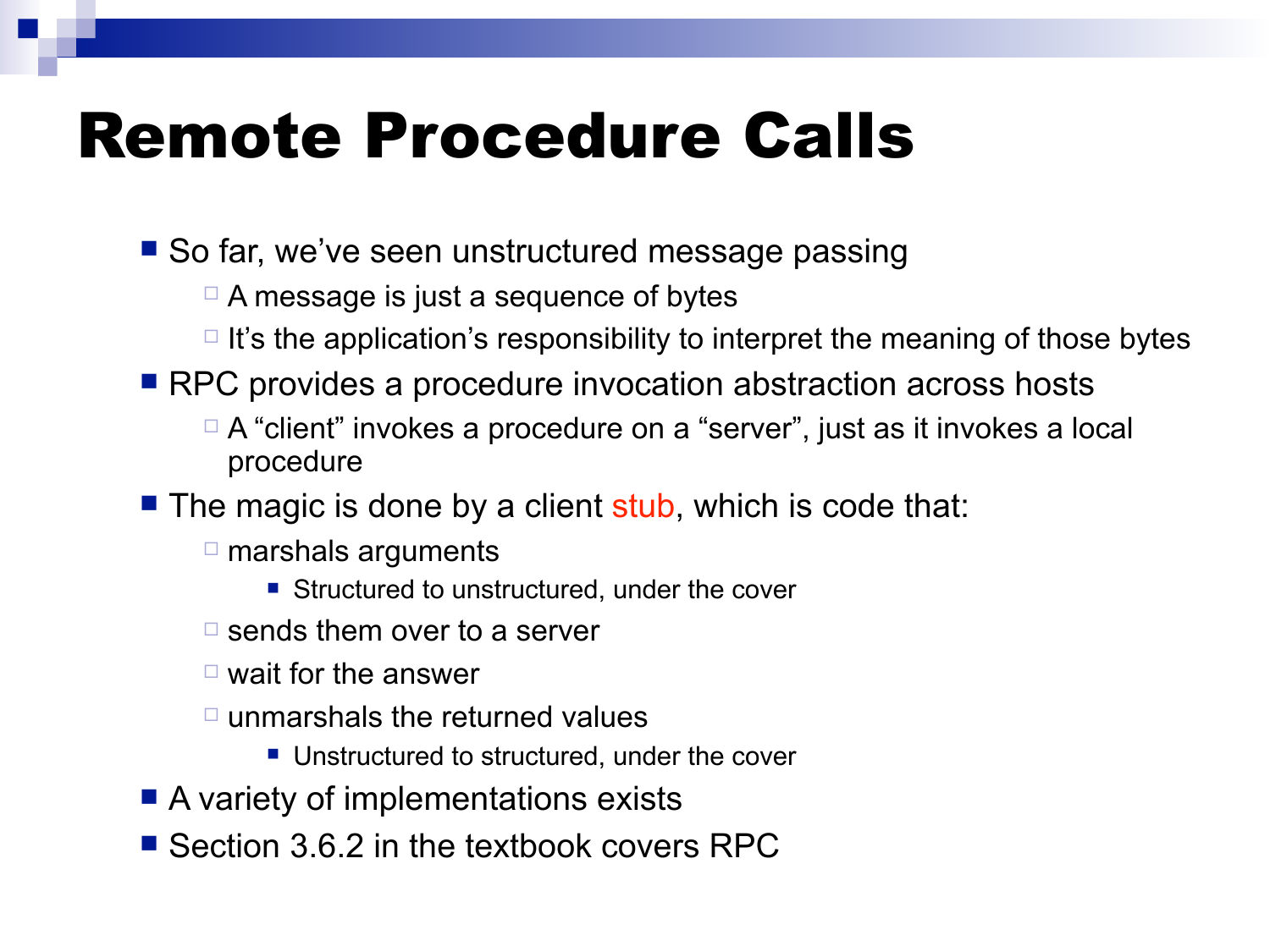## RPC Semantics

- One interesting issue: what happens if the RPC fails  $\Box$  standard procedure calls almost never fails
- **Danger:** 
	- $\Box$  The RPC was partially executed
	- $\Box$  The RPC was executed multiple times due to retries that shouldn't have been attempted
- Weak (easy to implement) semantic: at most once
	- $\Box$  Server maintains a time-stamp of incoming messages
	- $\Box$  If a repeated message shows up, ignore it
	- $\Box$  The client can be overzealous with retries
	- $\Box$  But the server may never perform the work
- Strong (harder to implement) semantic: exactly once
	- $\Box$  The server must send an ack to the client saying "I've done it"
	- $\Box$  The client periodically retries until the ack is received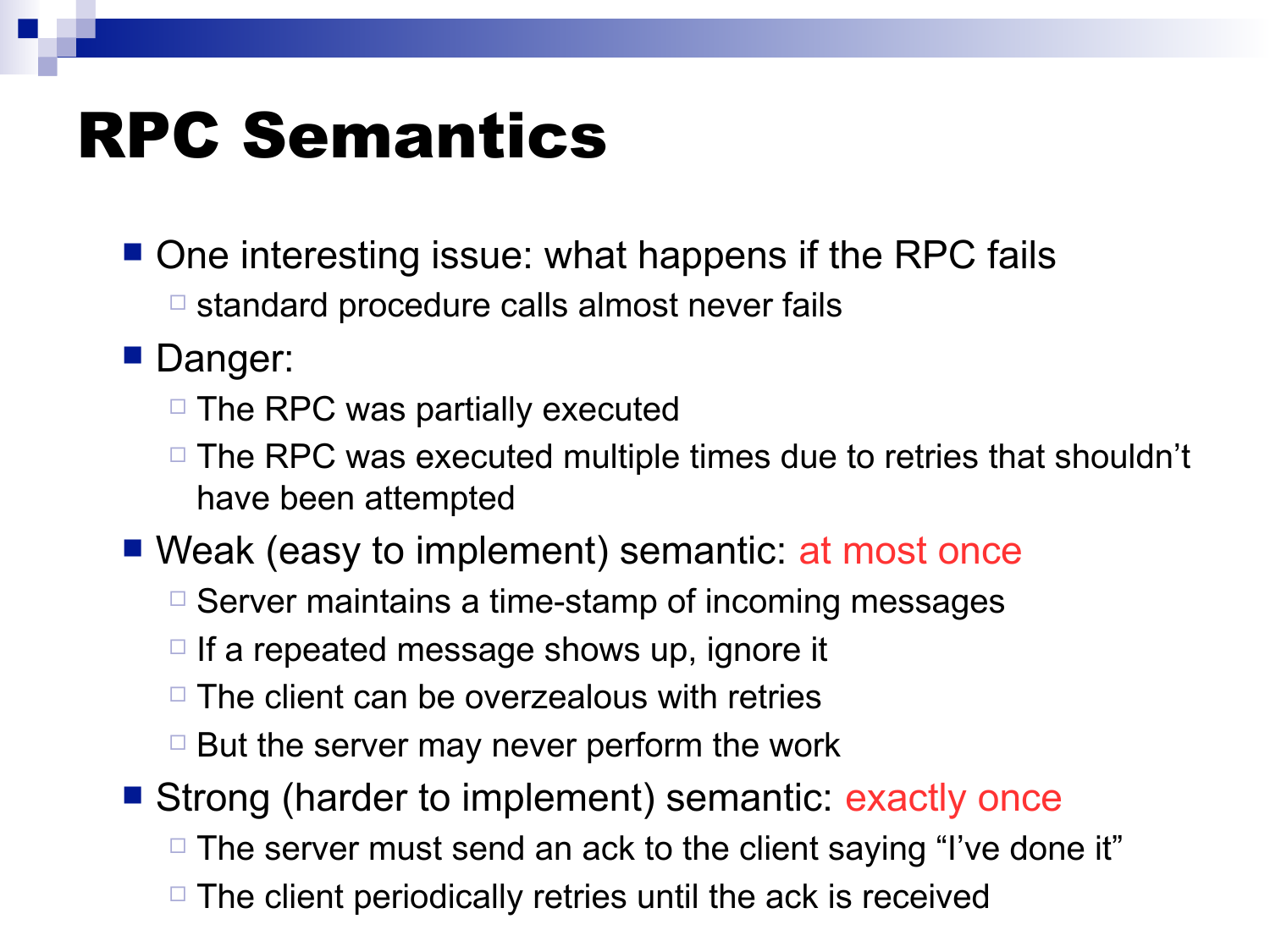# Local Procedure Calls in Win

- Windows XP uses an LPC mechanism for structured message passing between processes on the same host
	- $\Box$  Essentially like RPC, but just happens to be local, and therefore doesn't go out to the network
	- $\Box$  Described in Section 3.5.2 / Undocumented by MS
- **LPCs are not visible to the application program, but are** hidden inside the code of the Win32 library
	- $\Box$  It's something that system developers use, and that Win32 users use without knowing they do
- Like in Mach, a shared-memory trick is used to improve performance for large messages and avoid memory copies
	- $\Box$  The caller can request a shared memory region, in which messages will be stored/retrieved and not copied back and forth from user space to kernel space
		- **This is obviously not possible with RPCs**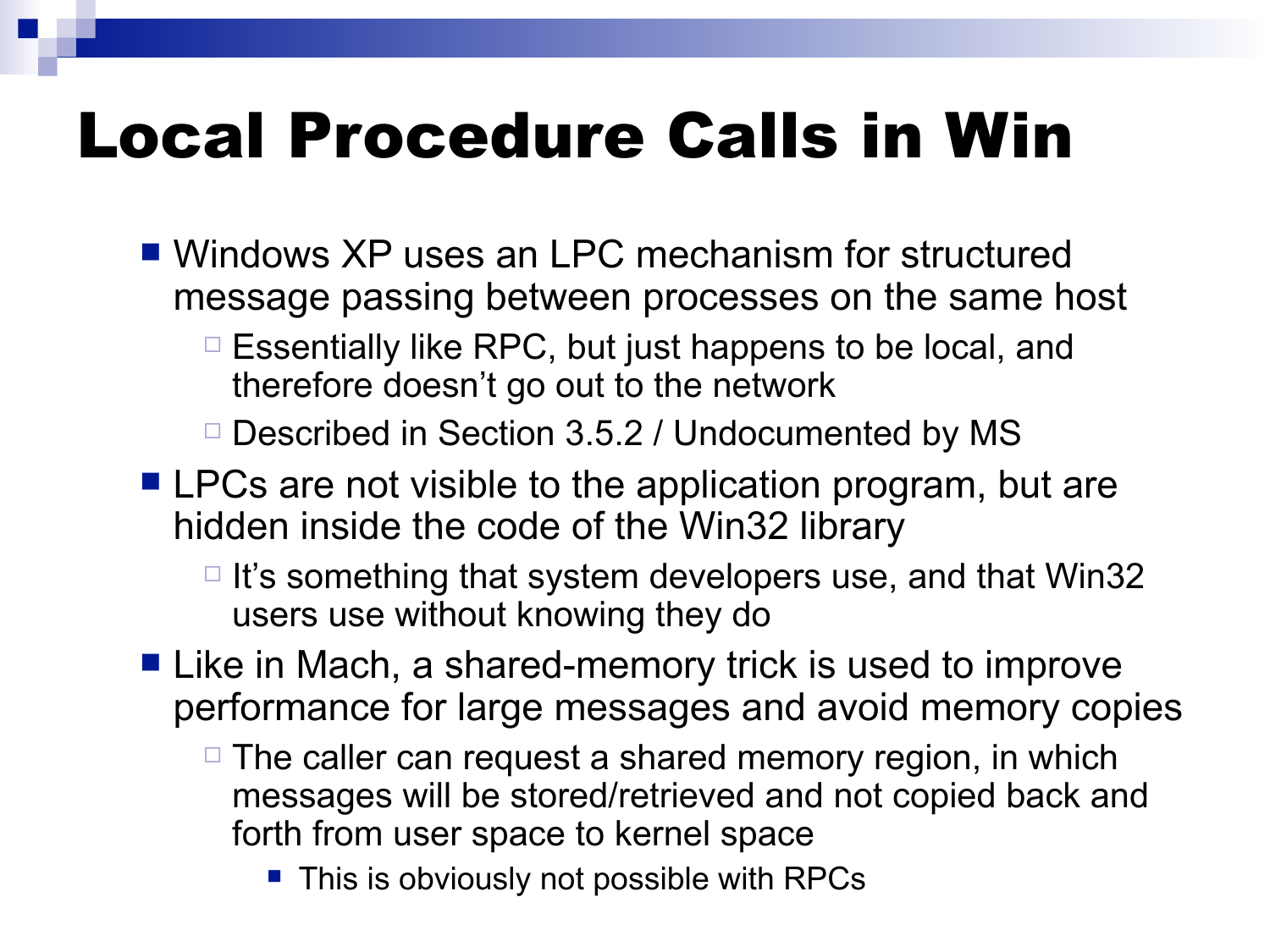### Java RMI

- RMI is essentially "RPC in Java" in an objectoriented way
- A process in a JVM can invoke a method of an object that lives in another JVM

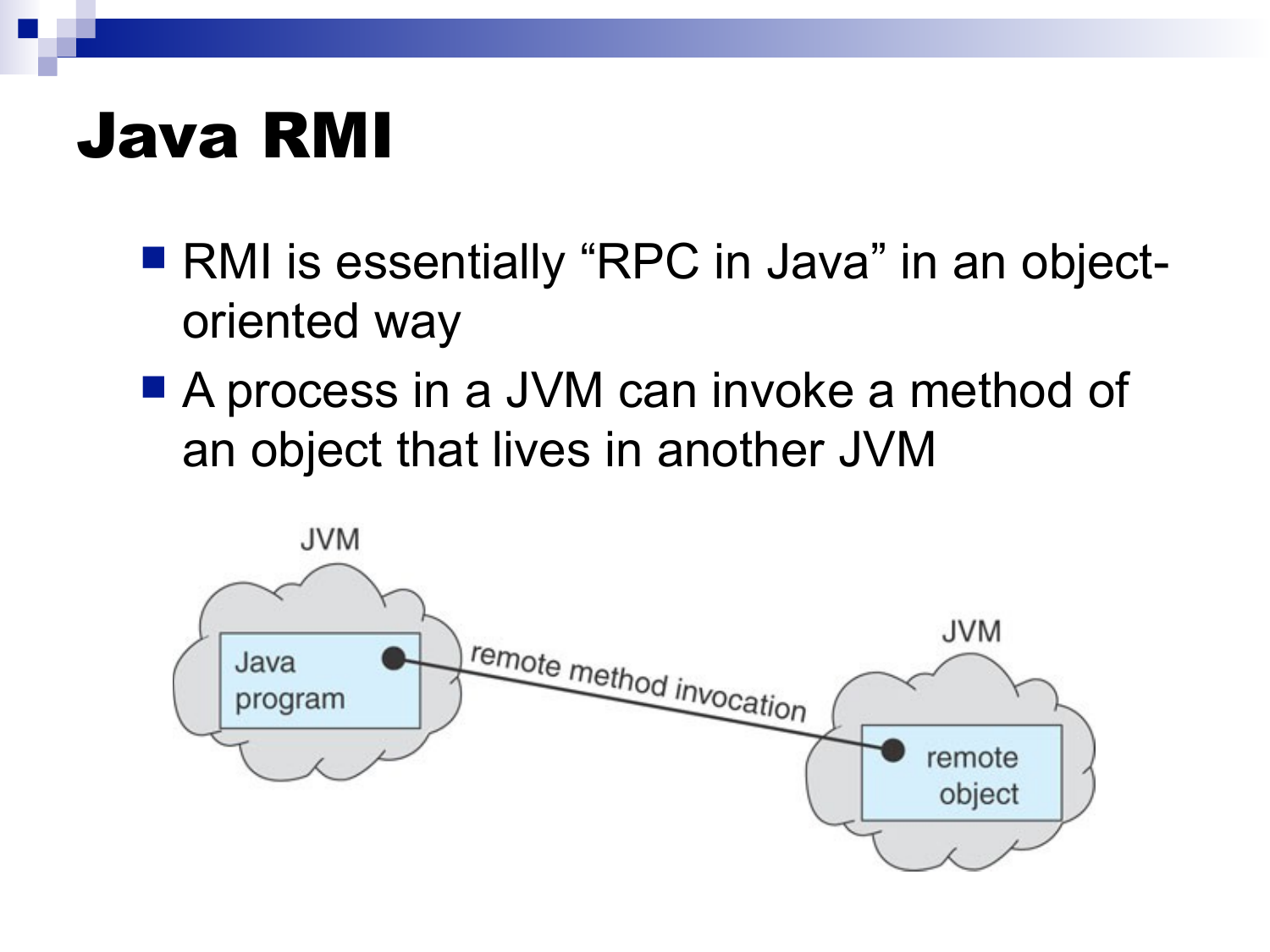### Java RMI

- The great thing about RMI is that method arguments are marshalled/unmarshalled for you by the JVM
- Objects are serialized and deserialized via the java.io.*Serializable* interface
- RMI sends copies of local objects and references to remote objects
- See the books (and countless Java RMI tutorials) for how to do this
	- $\Box$  This will come in handy if you write distributed Java systems
- RMI hides most of the gory details of IPCs
	- $\Box$  More convenient, but not more "power" (i.e., you can do with Sockets everything you can do with RPC)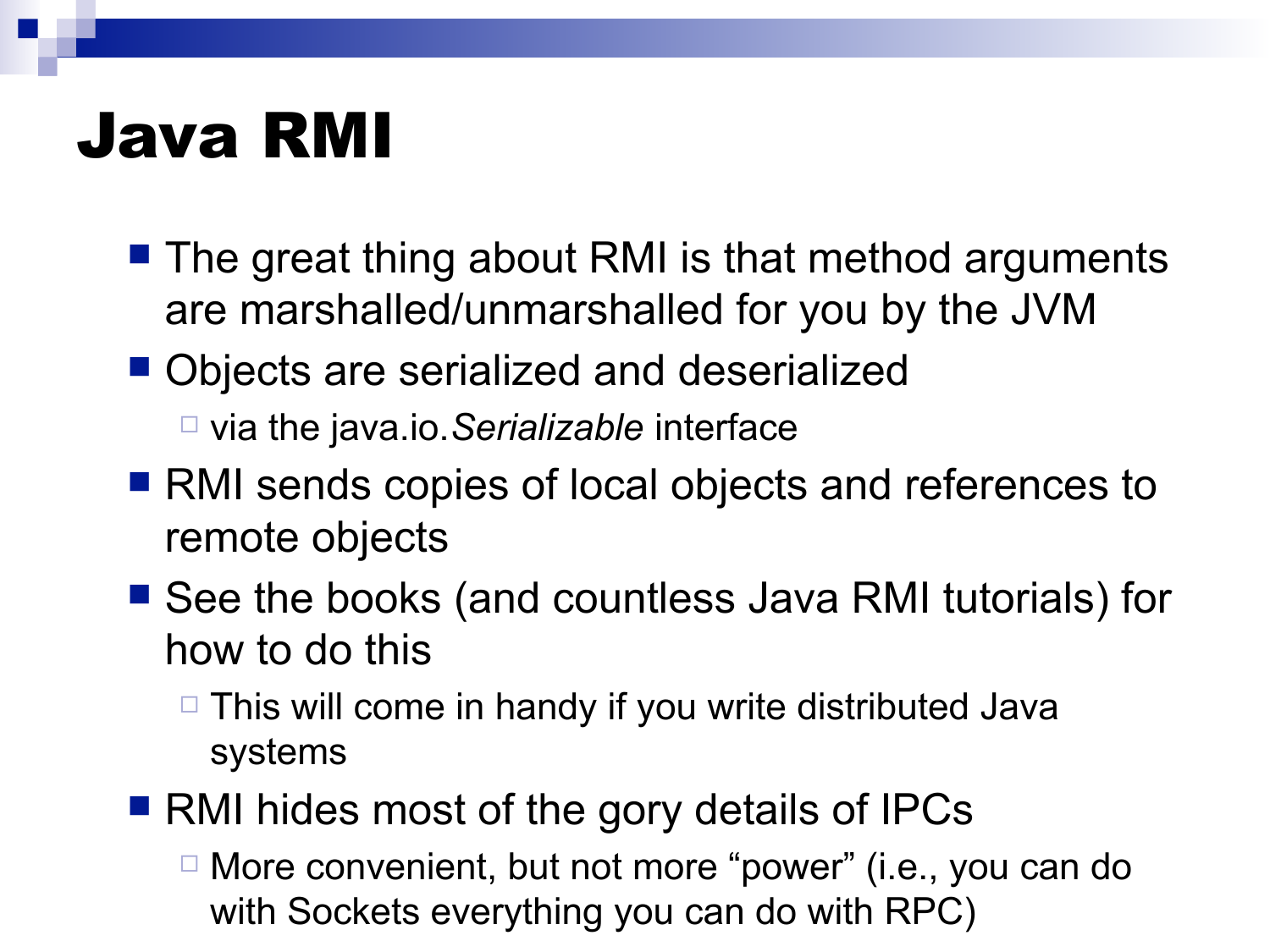# UNIX Pipes

**Pipes are one of the most ancient, yet simple and useful, IPC** mechanisms provided by UNIX

□ They've also been available in MS-DOS from the beginning

- In UNIX, a pipe is mono-directional (Two named pipes (mkfifo) can be used for bidirectional communication)
- One talks of the write-end and the read-end of a pipe
- The "pipe" command-line feature, |, corresponds to a pipe
- The command "Is | grep foo" creates two processes that communicate via a pipe
	- $\Box$  The Is process writes on the write-end
	- $\Box$  The grep process reads on the read-end
- An arbitrary number of pipes can be created:

 $\Box$  Is -R / | grep foo | grep -v bar | wc -I

■ The book has C examples of how to use pipes (Section 3.6.3)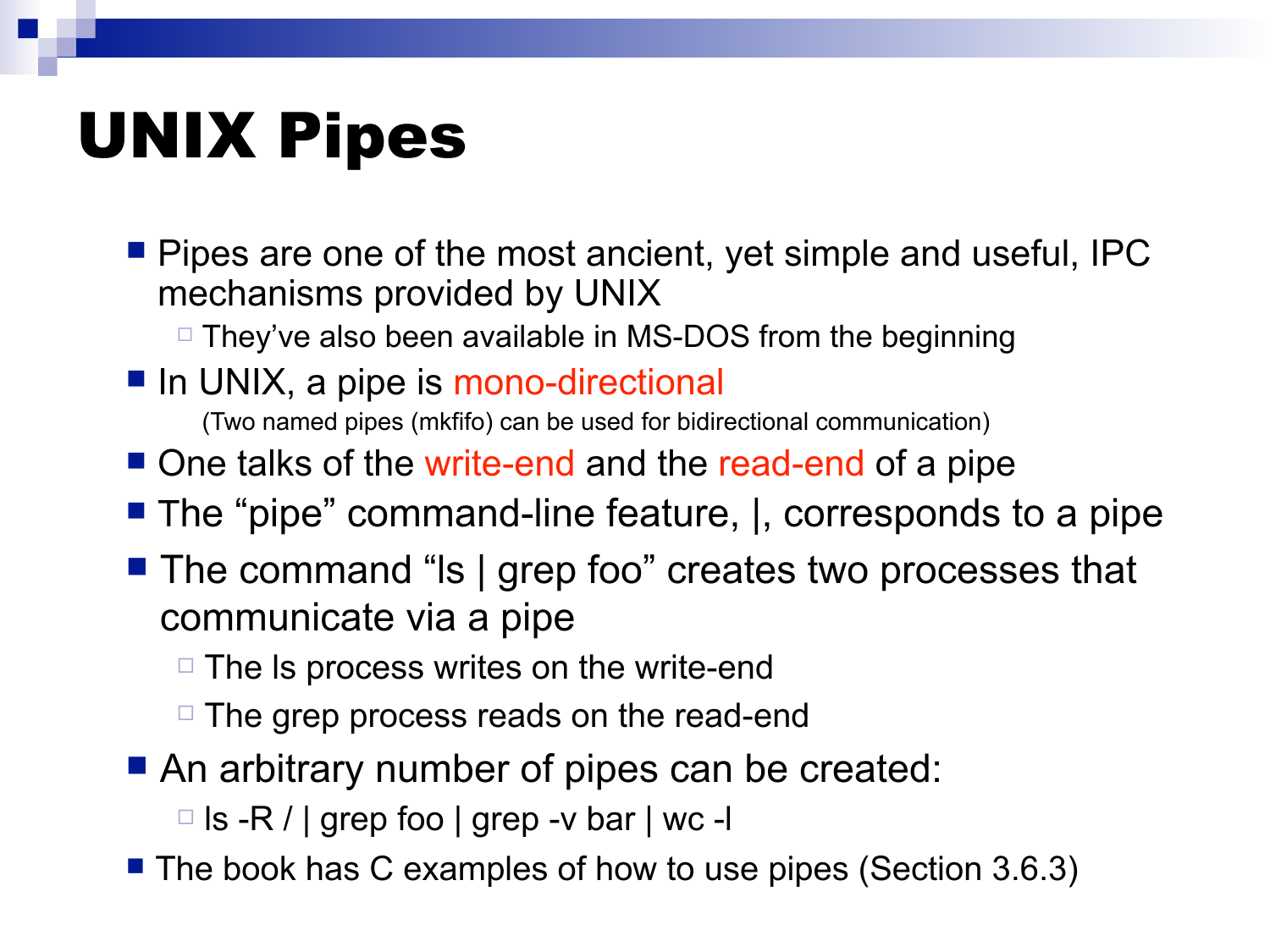### Java: Communication with an External OS Process

- Spawning external processes using the ProcessBuilder class
	- $\Box$  Has a constructor that takes a command and a list of arguments, just as if you were to run the command in a Shell's command line
	- □ Creates a Process object, that can be communicated via standard streams, which are used for IPC
- Let's look at ProcessBuilderExample.java □ And find out more on your own through the JDK documentation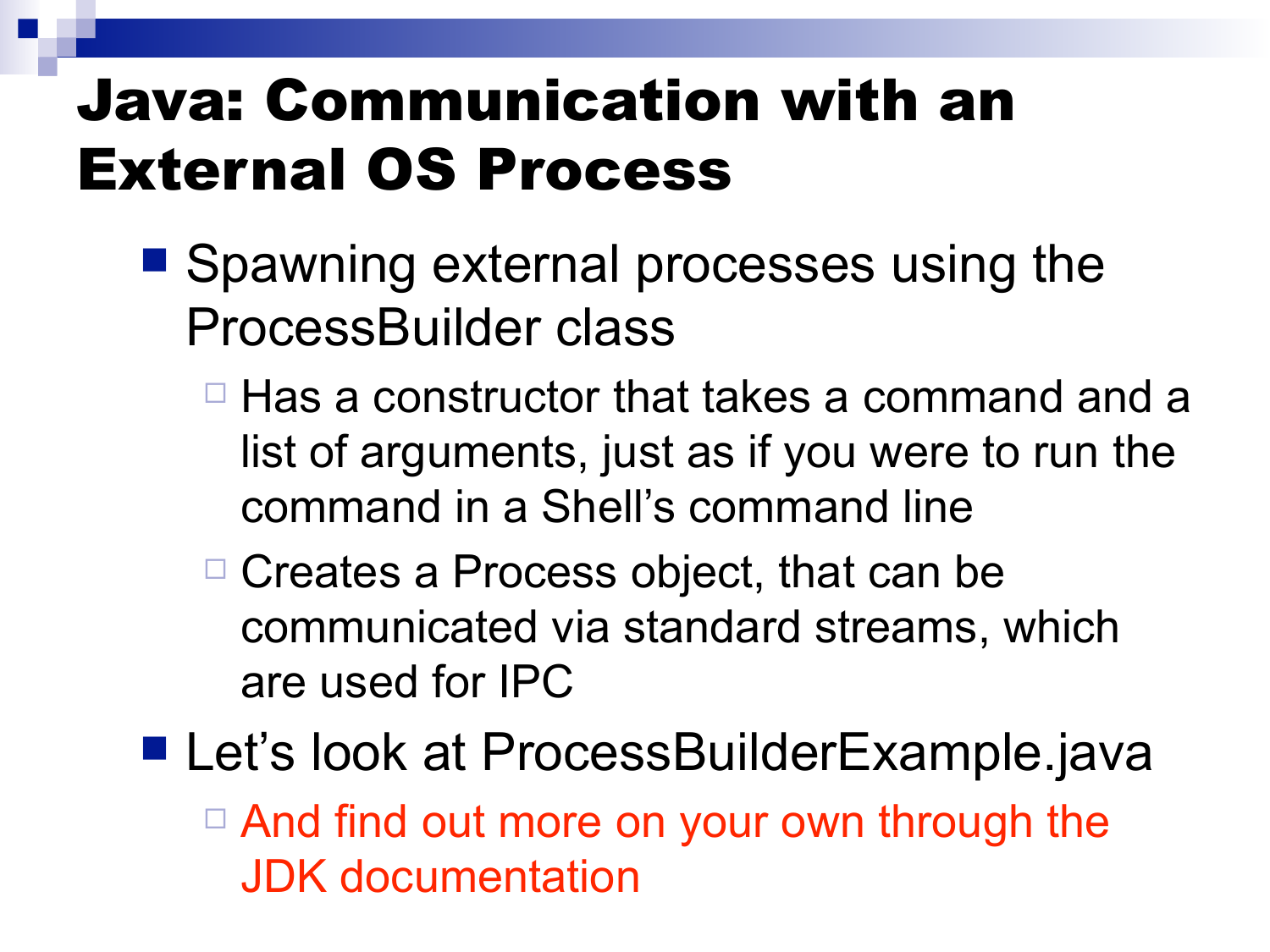# Java: Synchronous and Asynchronous I/O

- I/O implemented in java.io is synchronous
	- $\Box$  read(), readLine() wait until data is available for reading
	- $\Box$  At this point, I'll assume we're all familiar with java.io
- Synchronous I/O is simple to implement but
	- $\Box$  Difficult to avoid a process just "hanging": should I attempt to call readLine() knowing that I may get stuck in it for hours?
	- $\Box$  Difficult to get data from multiple streams concurrently: should I attempt to get data from stream A and get stuck there for 10 minutes when 1 second from now there could be data available from stream B?
- **Asynchronous I/O is implemented in java.nio** 
	- □ Designed to provide lower-level access to I/O operations
	- $\Box$  Channel + Buffer replaces Stream
	- $\Box$  Selector for managing multiple Channels
	- $\Box$  This is what you should use for high-performance I/O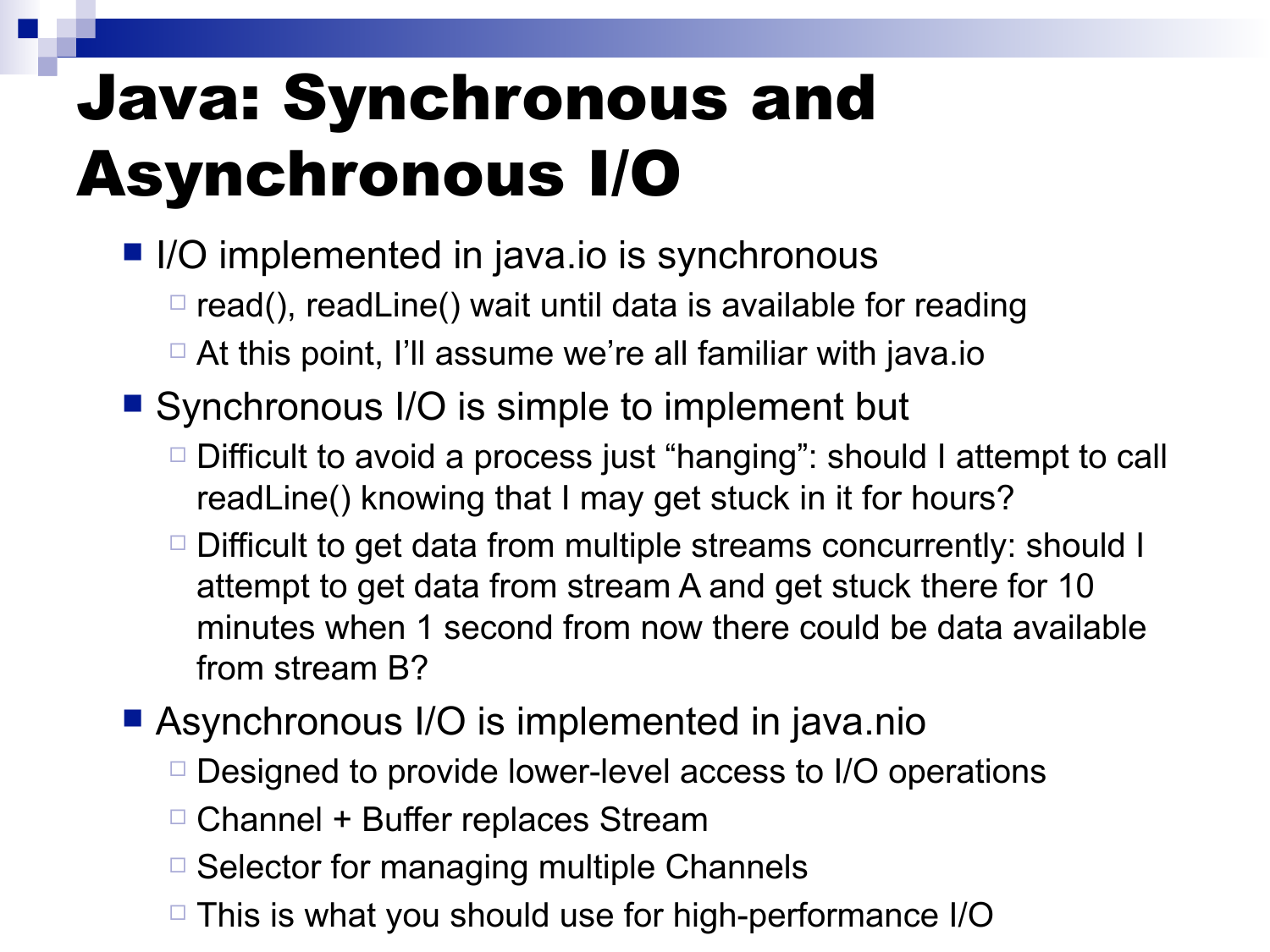# **Signals**

- Signals are a UNIX form of IPC: used to notify a process that some even has occurred
	- $\Box$  They are some type of high-level software interrupts
	- $\Box$  Windows emulates them with APCs (Asynchronous Procedure Calls)
- Example: on a Linux box, when you hit ^C, a SIGINT signal is sent to a process (e.g., the process that's currently running in your Shell)
- They can be used for IPCs and process synchronization, but better methods are typically preferred (especially with threads)  $\Box$  Signals and threads are a bit difficult to manage together
- Once delivered to a process, a signal must be handled
	- $\Box$  Default handler (e.g.,  $\Delta C$  is handled by terminating)
	- $\Box$  The user can specify that a signal should be ignored or can provide a user-specified handler (not allowed for all signals)